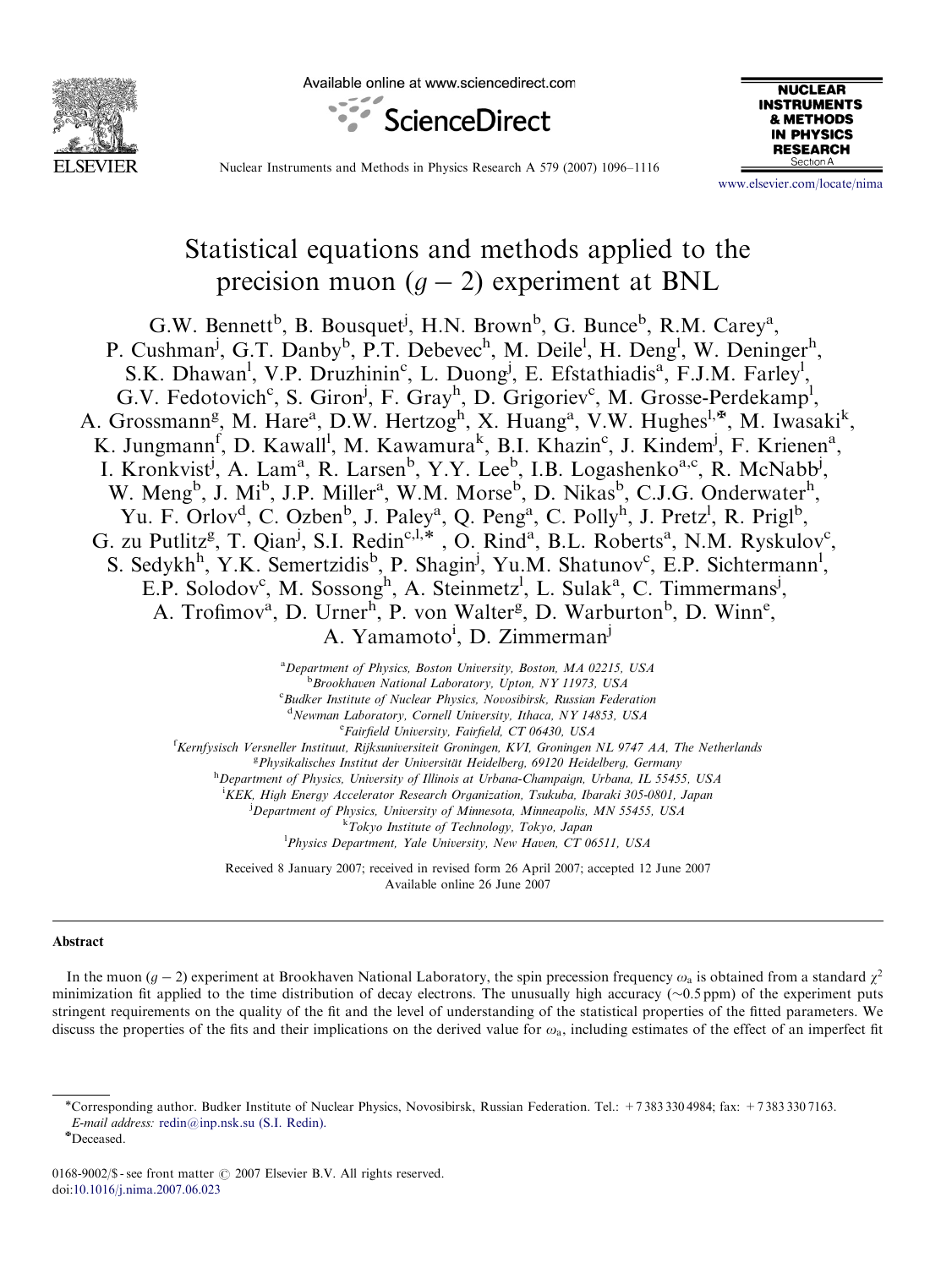function, methods of including additional external information to reduce the error, the effects of splitting the data into many smaller subsets of data, applying different weighting methods to the data using energy information, and various tests of data suitability.  $\odot$  2007 Elsevier B.V. All rights reserved.

PACS: 02.50.Cw; 02.50.Tt

Keywords:  $\chi^2$  minimization fit; Statistical errors; Correlations; Systematic errors; Set–subset variance; Bias of fit parameters

### 1. Introduction

In the muon  $(g - 2)$  experiment E821 at Brookhaven National Laboratory [\[1–6\]](#page-20-0) two quantities must be measured precisely in order to obtain the muon anomalous magnetic moment, or "anomaly",  $a_{\mu} = \frac{g-2}{2}$ . One of these is the average magnetic field seen by the muons in the storage volume, measured in terms of the spin precession frequency,  $\omega_p$ , of a free proton at rest. The other is the average muon spin precession frequency,  $\omega_a$ . The methods used to extract  $\omega_a$  from the data are the major subjects discussed in this article.

The average proton spin precession frequency is derived from the frequencies observed in an array of NMR probes mounted on a trolley car, which is moved through the muon storage region every two or three days. The resulting map of the magnetic field in the storage region is weighted according to the distribution of stored muons to obtain the average field. A separate array of NMR probes fixed in locations above and below the storage region are used to monitor changes in the field between trolley mappings.

In the approximations that the focusing electric field can be neglected and  $\vec{\beta} \cdot \vec{B} = 0$ ,  $a_{\mu}$  is related to the measured quantities B and  $\omega_a$  by  $\omega_a = \frac{e}{m} a_\mu$  (see Refs. [\[1–6\]\)](#page-20-0). This expression depends on an independent knowledge of the muon mass  $m$  and on the constants involved in the conversion of  $\omega_p$  to B.  $a_\mu$  can also be calculated through the expression

$$
a_{\mu} = \frac{a_{\mu}}{(1 + a_{\mu}) - a_{\mu}} = \frac{\omega_{a}}{\omega_{L} - \omega_{a}}
$$
  
= 
$$
\frac{\omega_{a}/\omega_{p}}{\omega_{L}/\omega_{p} - \omega_{a}/\omega_{p}} = \frac{\Re}{\lambda - \Re}
$$
 (1)

where  $\omega_{\rm L}$  is the Larmor spin precession rate of the muon. We have used Eq. (1) to determine  $a_{\mu}$  because  $\Re = \omega_a/\omega_p$ is evaluated directly from the quantities measured, and  $\lambda = \mu_u / \mu_p = 3.18334539(10)$ , the ratio of the muon to the proton magnetic moment, is exceptionally well-measured elsewhere [\[7,8\]](#page-20-0).

The muon  $(g - 2)$  experiment collected data sets in each of the years 1997–2001. It is important to note that to prevent bias, the  $\omega_a$  and  $\omega_p$  analyses for each data set were completely independent. Intermediate results for  $\omega_a$  and  $\omega_p$ were always presented with concealed offsets. The offsets were revealed only after all analyses were declared complete, and at that point, no further changes could be made to the values of  $\omega_a$  and  $\omega_p$ .

The muon spin precession frequency  $\omega_a$  appears as a modulation in the measured number of muon decay electrons above some pre-selected energy threshold,  $E<sub>thr</sub>$ , as a function of time, a function well-described by the five-parameter fitting function

$$
G(t) = N_{\circ} e^{-t/\tau} [1 + A \cos(\omega_a t + \phi)]. \tag{2}
$$

This functional form applies to the time distribution of decay electrons from one detector for one muon injection (one ''spill''), and also to the sum of these spectra, by virtue of the equality

$$
\sum_{i} N_{\circ i} e^{-t_i/\tau} [1 + A_i \cos(\omega_a t_i) + \phi_i]
$$
  
=  $N_{\circ} e^{-t/\tau} [1 + A \cos(\omega_a t + \phi)]$  (3)

where the subscript  $i$  denotes the variables pertaining to one spill. The  $t_i$  are muon decay times measured in a given detector relative to the approximate muon injection time. The typical  $E_{\text{thr}} \approx 1.8 \,\text{GeV}$  produced  $A_i \approx 0.35$ . The muon injection polarization (helicity  $+1$  and  $-1$  for the  $\mu^-$  and  $\mu^{+}$ , respectively) together with the sign of the electron decay asymmetry (-1 and +1, respectively) leads to  $\phi_i \approx \pi$ . The phases  $\phi_i$  are affected to a small extent by, for example, small uncertainties in the muon injection time and by detector-to-detector variations in signal delays. Note that variation in the parameters  $A_i$ ,  $\phi_i$ ,  $N_{0i}$  from spill-tospill do not affect the values of either  $\tau$  or  $\omega_a$ . Small variations in  $A_i$ , for example because the detector gains vary from one injection to the next, are of little consequence. Similarly, large variation in  $\phi_i$  from one spill to another do not lead to a systematic shift in the value of  $\omega_a$ . However, excessive variation in  $\phi$  dilute the magnitude of A in the summed spectrum and thereby increase the statistical uncertainty in  $\omega_a$ .

Unlike the case of  $\omega_p$ , where systematic errors are dominant, the determination of  $\omega_a$  was statistics-limited. Indeed, while extracting fit parameters from a histogram is a familiar technique in high-energy physics, the relative accuracy of our result  $(\sigma_{a_\mu}/a_\mu \sim 5 \times 10^{-7})$  required that the statistical uncertainties on the fit parameters and the correlations among them be well-understood. Naturally, the murky boundary between possible systematic errors and statistical fluctuations must also be examined. In our experiment, the effects of small deviations from the ideal spectral form, generally produced by a combination of beam motion and limited detector acceptance, were carefully studied.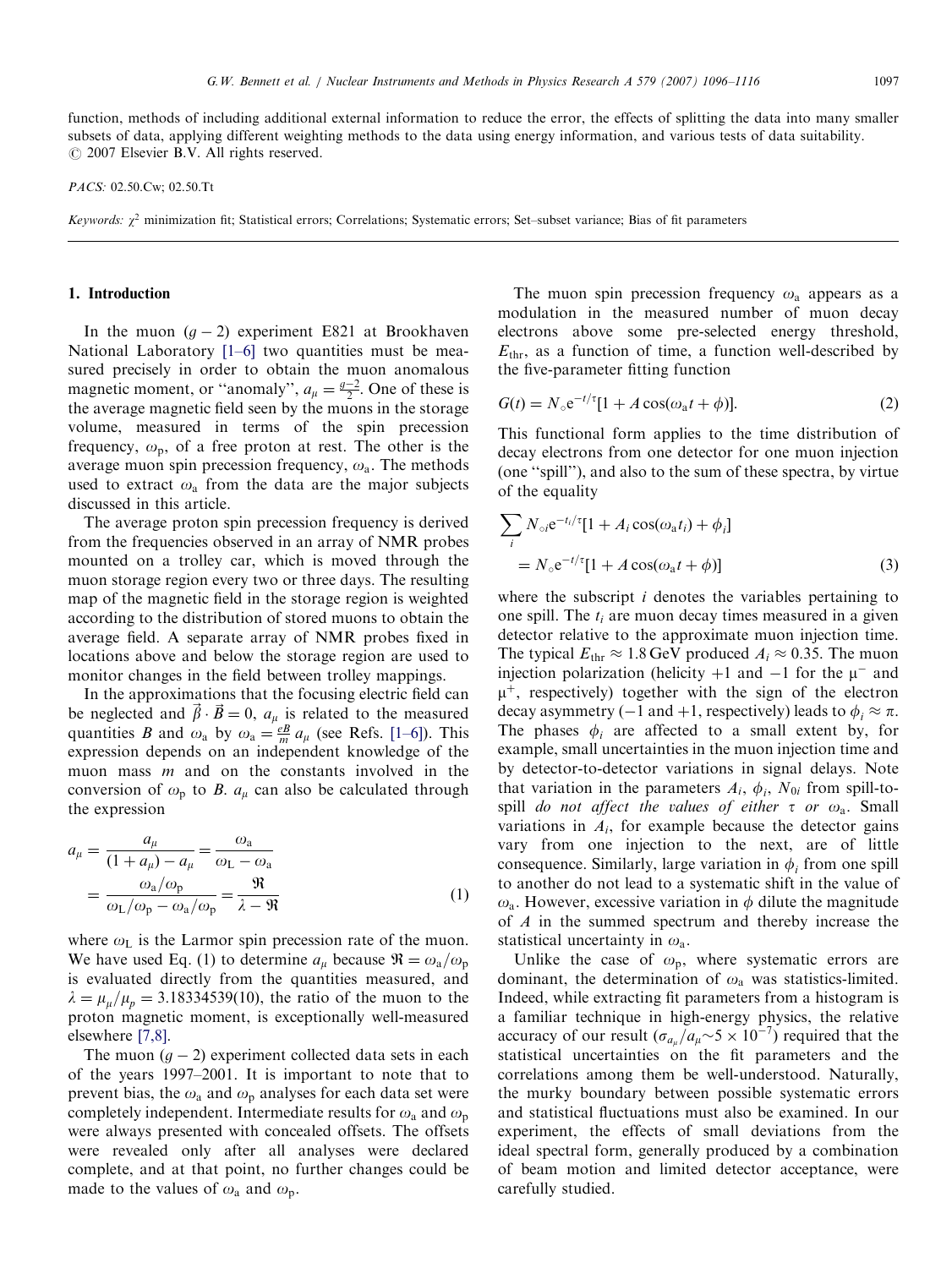We include discussions of the following topics:

- statistical errors and correlations of the fit parameters;
- reducing the uncertainty on the fit parameters by incorporating additional (external) knowledge of linear combination[s] of those parameters;
- estimates of systematic shifts of fit parameters due to neglected backgrounds;
- comparisons of fit parameters obtained from fitting the full set of data with those obtained from fitting some subset of data (set–subset relations);
- derivation of the bias on the fit parameters resulting from the  $\chi^2$  technique when the errors are based on the observed number of events, or on the expected number of events, and comparison with the (unbiased) maximum likelihood technique;
- systematic biases of the fit parameters arising from a  $\chi^2$ minimization procedure (the bias due to the method) and bias reduction techniques.

### We also discuss briefly

- alternative and less-common data weighting methods, for example weighting according to the asymmetry of the decay electrons in order to optimize the statistical uncertainty;
- the experiment-specific ratio method, in which we regroup data in a special way in order to simplify the functional form of the distribution and in order to reduce the dependence of the fitted value of  $\omega_a$  on slowly varying multiplicative corrections to the five-parameter function;
- the "folding" method of monitoring for the presence of a background process when its period is known;
- $\bullet$  the Kolmogorov–Smirnov histogram compatibility test which we use for data selection and for detector gain corrections.

A detailed uncertainty budget of the muon  $(g - 2)$ experiment is presented in Ref. [\[6\]](#page-20-0) and references therein.

In the following text, we derive general equations first and then apply them to our specific needs. Many of those general equations and their derivations may be found in standard textbooks or elsewhere. Nonetheless we choose to present them for completeness and as a framework for other derivations.

Note that for simplicity, we omit the subscript ''a'' at the muon  $(g - 2)$  frequency  $\omega$ .

# 2. Statistical properties of  $\chi^2$  minimization fit

In a typical analysis, one attempts to fit the data with some parameterized function, which is expected to describe the underlying distribution of the data with sufficient precision. The optimal values for these parameters are obtained by minimizing the difference between the data and the function. Some well-established ways to quantify

this difference are the squared differences, likelihood function, and  $\chi^2$ , the last of which was used, almost exclusively, in our experiment.

In this section we will consider the basic properties of the  $\chi^2$  minimization technique; some of the limitations, biases, and approximations of this technique will be discussed in greater detail in Section 7.

Suppose we have some (binned) distribution, e.g. a time spectrum, which can be described by a function of L parameters  $f(x_1, x_2, \ldots, x_L; t) \equiv f(\mathbf{x}; t)$ . Then, by definition

$$
\chi^2(\mathbf{x}) \equiv \sum_n \frac{(f(\mathbf{x}; t_n) - \mathcal{N}_n)^2}{\sigma_n^2} \tag{4}
$$

where  $t_n$  and  $\mathcal{N}_n$  are the position of the center of the *n*th channel of the histogram and its content (number of counts), respectively, and  $\sigma_n$  is the statistical error associated with the nth channel. In our application, we expect the distribution of counts in a given bin to follow Poisson statistics, which becomes nearly Gaussian for large numbers. We require that the number of counts in each channel be sufficiently large that the Gaussian distribution is a good approximation. For our analysis we use  $\sigma_n^2 = f(\mathbf{x}; t_n)$ , which provides a somewhat better fit quality<sup>1</sup> than the more traditional choice  $\sigma_n^2 = \mathcal{N}_n$ . Thus

$$
\chi^2(\mathbf{x}) = \sum_{n} \frac{(f(\mathbf{x}; t_n) - \mathcal{N}_n)^2}{f(\mathbf{x}; t_n)}.
$$
\n(5)

### 2.1. Statistical fluctuations of  $\mathcal{N}_n$

We define  $\mathbf{x}_{\circ} \equiv (x_{\circ 1}, x_{\circ 2}, \dots, x_{\circ L})$  to be the set of (unknown) ''true'' parameter values for our histogram. Correspondingly,  $f(\mathbf{x}_0; t_n)$  is the "true" value for the number of counts  $\mathcal{N}_n$  in the *n*th channel. For an ensemble of similar histograms (measurements),  $\mathcal{N}_n$  follows a Poisson distribution with a mean value equal to  $f(\mathbf{x}_0; t_n)$ :

$$
\langle \mathcal{N}_n \rangle = f(\mathbf{x}_\circ; t_n) \tag{6}
$$

where  $\langle \ldots \rangle$  means ensemble average. For a given histogram,  $\mathcal{N}_n - f(\mathbf{x}_0; t_n)$  is the statistical fluctuation in the number of counts in the *n*th channel. In this paper we use equations for ensemble averages of several of the lower powers of  $\mathcal{N}_n - f(\mathbf{x}_0; t_n)$ , which follow from equations for the central moments of the Poisson distribution:

$$
\langle \mathcal{N}_n - f(\mathbf{x}_\circ; t_n) \rangle = 0 \tag{7}
$$

$$
\langle (\mathcal{N}_n - f(\mathbf{x}_\circ; t_n))^2 \rangle = f(\mathbf{x}_\circ; t_n) \tag{8}
$$

$$
\langle (\mathcal{N}_n - f(\mathbf{x}_\circ; t_n))^3 \rangle = f(\mathbf{x}_\circ; t_n) \tag{9}
$$

$$
\langle (\mathcal{N}_n - f(\mathbf{x}_\circ; t_n))^4 \rangle = f(\mathbf{x}_\circ; t_n) + 3(f(\mathbf{x}_\circ; t_n))^2 \tag{10}
$$

and also the equation

$$
\langle (\mathcal{N}_n - f(\mathbf{x}_\circ; t_n))(\mathcal{N}_m - f(\mathbf{x}_\circ; t_m)) \rangle = 0 \quad \text{for } n \neq m \tag{11}
$$

<sup>&</sup>lt;sup>1</sup>We discuss this choice in Section 7.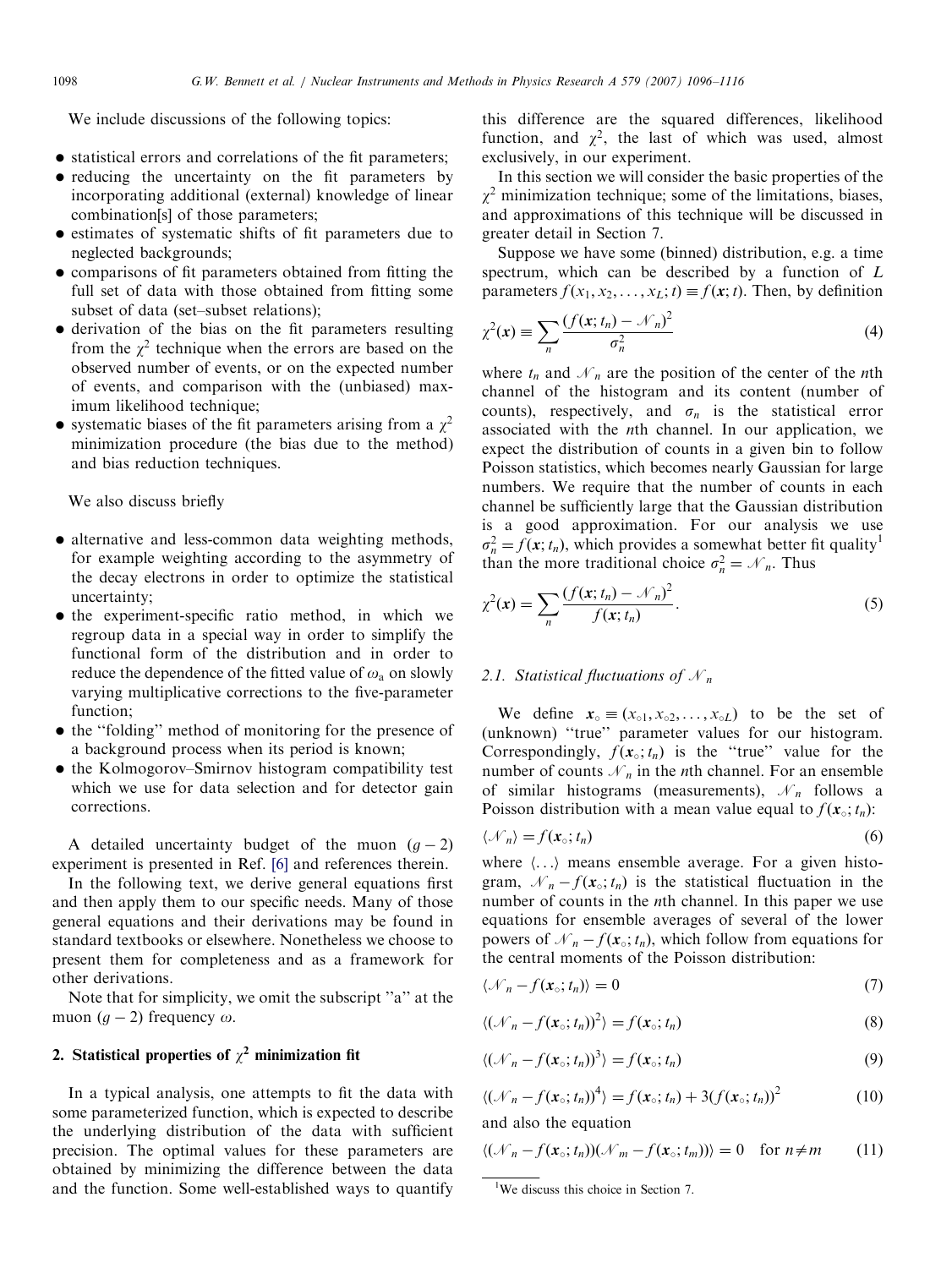which follows from the statistical independence of the numbers of counts in different channels.

# 2.2. Statistical fluctuations of the fit parameters

As a result of statistical fluctuations in the number of counts in individual histogram channels, minimization of  $\chi^2$  in Eq. (5) gives a vector of "optimal" fit parameters x, shifted with respect to the "true" value  $x_0$  by  $\Delta x = x - x_0$ . The components of the vector  $\Delta x$  are functions of the fluctuations in  $\mathcal{N}_n - f(\mathbf{x}_\circ; t_n)$  and, as such, can be derived from the  $\chi^2$  minimization requirement. Assuming  $f(\mathbf{x}_0; t_n) \geq 1$ , we have

$$
0 = \frac{1}{2} \frac{\partial \chi^2}{\partial x_i} \approx \sum_n \frac{f - \mathcal{N}_n}{f} f'_i \approx \sum_n \frac{f_{\circ} + \sum_j f'_j \Delta x_j - \mathcal{N}_n}{f_{\circ}} f'_i
$$
  
= 
$$
\sum_j \Delta x_j \sum_n \frac{f'_i f'_j}{f_{\circ}} - \sum_n \frac{f'_i}{f_{\circ}} (\mathcal{N}_n - f_{\circ}) = 0
$$
 (12)

and hence

$$
\Delta x_i = \sum_j (\mathcal{A}^{-1})_{ij} \sum_n \frac{f'_j}{f_\circ} (\mathcal{N}_n - f_\circ) \tag{13}
$$

where

$$
\mathcal{A}_{ij} = \sum_{n} \frac{f'_i f'_j}{f_{\circ}}
$$
\n(14)

are the elements of the symmetric matrix  $\mathscr A$ , and the matrix  $\mathscr{A}^{-1}$  is the inverse of  $\mathscr{A}$ . Here for simplicity we introduce the following notations:  $f \equiv f(\mathbf{x}; t)$ ,  $f_{\circ} \equiv f(\mathbf{x}; t)$  and  $f'_{i} \equiv$  $\left(\frac{\partial f}{\partial x_i}\right)_{x=x_0}$  and using the Taylor expansion  $f(x, t) =$  $f(\mathbf{x}_0 + \Delta \mathbf{x}, t) \approx f_0 + \sum_j f_j' \Delta x_j$ . Also, in Eqs. (12)–(14) and thereafter, expressions like  $\sum_n$  $\frac{f'_i f'_j}{f_{\circ}}$  (where  $\sum_n$  means summation over histogram channels) should be understood as  $\sum_{n} f'_i(\mathbf{x}, t_n) f'_j(\mathbf{x}, t_n) / f'_i(\mathbf{x}, t_n)$  and may be written as  $\sum_{n} \left(\frac{f'_{i}f'_{j}}{f_{\circ}}\right)_{n}$ . Eq. (13), one of the basic equations in statistics, relates the statistical fluctuations of the fit parameters to the statistical fluctuations of the number of counts in individual histogram channels.

If the bin width  $b$  of the fitted histogram is significantly shorter than the typical structure of the underlying distribution, the summation in Eq. (14) can be replaced by an integral:  $\sum_n \approx \int dt/b$ . Furthermore, b can be eliminated in favor of the total number of events in the histogram, N, through the normalization relation

$$
N = \sum_{n} \mathcal{N}_{n} \approx \sum_{n} f_{\circ}(t_{n}) \approx \int f_{\circ}(t) \frac{\mathrm{d}t}{b} \tag{15}
$$

yielding

$$
\mathscr{A}_{ij} = \frac{N}{\int f_{\circ} \, \mathrm{d}t} \int \frac{f'_i f'_j}{f_{\circ}} \, \mathrm{d}t. \tag{16}
$$

In many cases, replacing sums by integrals allows one to obtain analytical expressions for the important statistical quantities and simplifies their analysis.

# 2.3. Statistical errors and correlations for  $\chi^2$  minimization fit

Eq. (13) can be used to obtain the statistical uncertainties of the fit parameters as well as the correlations between any pair. The error matrix (also known as the covariance matrix) is defined as the ensemble average  $\langle \Delta x_i \Delta x_j \rangle$ :

$$
\langle \Delta x_i \, \Delta x_j \rangle = \sum_{ab} (\mathscr{A}^{-1})_{ia} (\mathscr{A}^{-1})_{jb} \sum_{nm} \left( \frac{f'_a}{f_\circ} \right)_n \left( \frac{f'_b}{f_\circ} \right)_m
$$

$$
= \sum_{ab} (\mathscr{A}^{-1})_{ia} (\mathscr{A}^{-1})_{jb} \mathscr{A}_{ab} = (\mathscr{A}^{-1})_{ij}.
$$
 (17)

The error matrix is nothing but the inverse of the matrix  $\mathcal{A}$ . The specific case  $i = j$  of Eq. (17) gives the equation for the statistical errors of the fit parameters:

$$
\sigma_i^2 \equiv \langle (\Delta x_i)^2 \rangle = (\mathcal{A}^{-1})_{ii}.
$$
\n(18)

We note here that for the case of a one parameter fit,  $\sigma_x^2 = \mathcal{A}^{-1}$ , and Eq. (13) can be written as

$$
\Delta x = \sigma_x^2 \sum_{n} \frac{f'}{f_{\circ}} (\mathcal{N}_n - f_{\circ}). \tag{19}
$$

The value of  $\chi^2$  obtained from a histogram fit is also a function of statistical fluctuations:

$$
\chi^{2} = \sum_{n} \frac{(f - \mathcal{N}_{n})^{2}}{f} \approx \sum_{n} \frac{(f_{\circ} - \mathcal{N}_{n} + \sum_{i} f'_{i} \Delta x_{i})^{2}}{f_{\circ}}
$$
  
\n
$$
= \sum_{n} \frac{(\mathcal{N}_{n} - f_{\circ})^{2}}{f_{\circ}} - 2 \sum_{i} \Delta x_{i} \sum_{n} \frac{f'_{i}}{f_{\circ}} (\mathcal{N}_{n} - f_{\circ})
$$
  
\n
$$
+ \sum_{ij} \Delta x_{i} \Delta x_{j} \sum_{n} \frac{f'_{i} f'_{j}}{f_{\circ}}
$$
  
\n
$$
= \sum_{n} \frac{(\mathcal{N}_{n} - f_{\circ})^{2}}{f_{\circ}} - \sum_{ij} \mathcal{A}_{ij} \Delta x_{i} \Delta x_{j}.
$$
 (20)

For an ensemble average of  $\chi^2$  we have

$$
\langle \chi^2 \rangle = \sum_n \frac{\langle (\mathcal{N}_n - f_\circ)^2 \rangle}{f_\circ} - \sum_{ij} \mathcal{A}_{ij} \langle \Delta x_i \Delta x_j \rangle
$$
  
= 
$$
\sum_n \frac{f_\circ}{f_\circ} - \sum_{ij} \mathcal{A}_{ij} (\mathcal{A}^{-1})_{ji}
$$
  
= 
$$
\sum_{n=1}^{N_{\text{ch}}} 1 - \sum_{i=1}^L 1 = N_{\text{ch}} - L.
$$
 (21)

Thus, we obtain a familiar result:  $\langle \chi^2 \rangle$  is equal to the number of channels of the histogram,  $N_{ch}$ , minus the number of fit parameters  $L$ , i.e. equal to the number of degrees of freedom of the fit.

The mean square deviation of  $\chi^2$  from its mean value is, by definition, the variance of  $\chi^2$ :

$$
\sigma_{\chi^2}^2 \equiv \langle (\chi^2 - \langle \chi^2 \rangle)^2 \rangle = \langle (\chi^2)^2 \rangle - 2 \langle \chi^2 \rangle \langle \chi^2 \rangle + \langle \chi^2 \rangle^2
$$
  
=  $\langle (\chi^2)^2 \rangle - \langle \chi^2 \rangle^2$ . (22)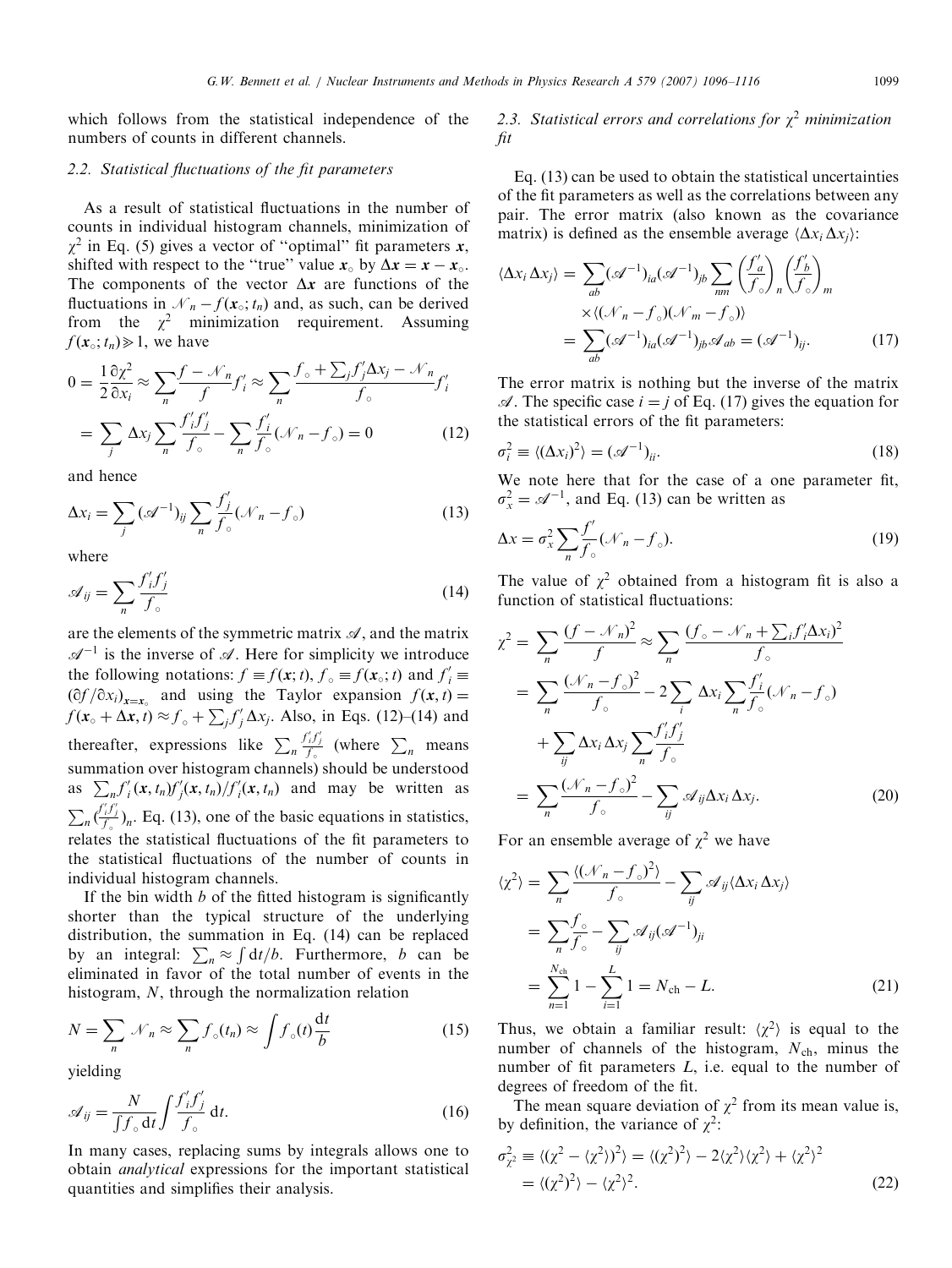While  $\langle \chi^2 \rangle^2$  is trivially obtained as Eq. (21) squared, evaluation of  $\langle \chi^2 \rangle^2$  is more sophisticated and tedious. It is given in the Appendix. The result for  $\sigma_{\chi^2}^2$  is

$$
\sigma_{\chi^2}^2 = \langle (\chi^2)^2 \rangle - \langle \chi^2 \rangle^2
$$
  
=  $(N_{\text{ch}}^2 - 2N_{\text{ch}}L + L^2 + 2N_{\text{ch}} - 2L) - (N_{\text{ch}} - L)^2$   
=  $2N_{\text{ch}} - 2L.$  (23)

Eqs. (21) and (23) are used to check the quality (goodness) of the fit.

### 3. Statistical errors and correlations for the  $(g - 2)$  fiveparameter fit

As mentioned above, the function  $G(t) = N_{\circ} e^{-t/\tau} [1 +$  $A \cos(\omega t + \phi)$  with the fit parameters  $(x_1, x_2, x_3, x_4, x_5) =$  $(N_{\circ}, \tau, A, \omega, \phi)$  is of central importance to the muon  $(g - 2)$ experiment as it describes well the time distribution of the decay electrons. Evaluation of the elements of matrix  $\mathscr A$ , as well as other important quantities to be discussed later, involves integrations of some combinations of the exponential ( $e^{-t/\tau}$ ), harmonic (sin( $\omega t + \phi$ ) or cos( $\omega t + \phi$ )) and polynomial  $(t, t^2)$  functions. In some cases such integrations can be performed analytically. In others, successive approximations in the small dimensionless parameter  $\varepsilon =$  $(\tau \omega)^{-1} = 0.011$  may be employed. Some integrations involve  $1 + A \cos(\omega t + \phi)$  in the denominator. In order to obtain analytical expressions in such cases we use expansions in  $\frac{1}{2}A^2 = 0.08$ .

To the leading order in  $\varepsilon$  and  $\frac{1}{2}A^2$ , the matrix  $\mathscr A$  for the fit function  $G(t)$  is

$$
\sigma_A = \frac{\sqrt{2}}{\sqrt{N}}\tag{27}
$$

$$
\sigma_{\omega} = \frac{\sqrt{2}}{\tau A \sqrt{N}}
$$
\n(28)

$$
\sigma_{\phi} = \frac{\sqrt{2}}{A\sqrt{N}}\sqrt{(t_s/\tau + 1)^2 + 1}.
$$
 (29)

 $\mathscr A$  in Eq. (24), as well as its inverse  $\mathscr A^{-1}$ , are diagonalblock (or step) matrices, which allows one to split the problem into three independent ones with lower rank matrices, thus simplifying calculations substantially.

Design parameters were chosen to minimize systematic errors and the statistical errors described in Eqs. (25)–(29). It follows from Eq. (28) that the relative error  $\sigma_{\omega}/\omega$  scales as  $(\tau \omega)^{-1}$  and hence improves (decreases) for increasing muon energy  $E_{\mu}$  (larger  $\tau = \tau_{\circ} \gamma = \tau_{\circ} E_{\mu}/mc^2$ ) and larger magnetic field *B* (larger  $\omega = (g - 2)eB/2m$ ). Indeed, the increasing statistical accuracy of the three muon  $(g - 2)$ experiments performed at CERN could be traced, in part, to a steady increase of the muon momentum.

In the most recent CERN experiment and in the current BNL experiment, the muon momentum is fixed at  $P_{\mu} = 3.094 \,\text{GeV}/c$ , implying a  $\gamma$  factor of 29.30 and a time dilated muon lifetime of  $64.38 \,\mu s$ . At this *magic momentum*, the focusing electric field has no effect on the muon spin precession.  $\omega$  is determined by the magnetic field alone, which is made as uniform as possible. The reduction in systematic errors allowed by use of the magic momentum is so great that further increase in muon energy is pointless.

$$
\mathcal{A} = \begin{bmatrix} \frac{N}{N_c^2} & \frac{N}{N_c \tau} \left(\frac{t_s}{\tau} + 1\right) & 0 & 0 & 0\\ \frac{N}{N_c \tau} \left(\frac{t_s}{\tau} + 1\right) & \frac{N}{\tau^2} \left[ \left(\frac{t_s}{\tau} + 1\right)^2 + 1 \right] & 0 & 0 & 0\\ 0 & 0 & \frac{N}{2} & 0 & 0\\ 0 & 0 & 0 & \frac{NA^2 \tau^2}{2} \left[ \left(\frac{t_s}{\tau} + 1\right)^2 + 1 \right] & \frac{NA^2 \tau}{2} \left(\frac{t_s}{\tau} + 1\right)\\ 0 & 0 & 0 & \frac{NA^2 \tau}{2} \left(\frac{t_s}{\tau} + 1\right) & \frac{NA^2}{2} \end{bmatrix}
$$
(24)

where  $t_s$  is the start time of the fit. The end time of the fit,  $t_{\text{max}}$ , is not that important provided it is at least several muon lifetimes, because of the exponentially decreasing number of counts. It is taken to be  $+\infty$  for simplicity.

Using Eqs. (18) and (24) one readily finds the statistical errors for the five parameters:

$$
\sigma_{N_{\circ}} = \frac{N_{\circ}}{\sqrt{N}} \sqrt{\left(t_s/\tau + 1\right)^2 + 1} \tag{25}
$$

$$
\sigma_{\tau} = \frac{\tau}{\sqrt{N}} \tag{26}
$$

The weak focusing storage ring  $(n \approx 0.135)$  and its 9 cm aperture diameter produce a range in stored muon momenta of about  $\pm 0.2$ %. For a storage ring of radius 7.112 m and magnetic field  $B = 1.45$  T, the cyclotron period is about 149.2 ns, and the spin precession period,  $T = 2\pi/\omega$ , is roughly 4.365 µs. The choice of the magnetic field strength is a trade-off between the competing demands of statistical and systematic accuracy: while a higher field increases  $\omega$ , the magnetic field should not be so large as to drive the iron pole tips deep into saturation.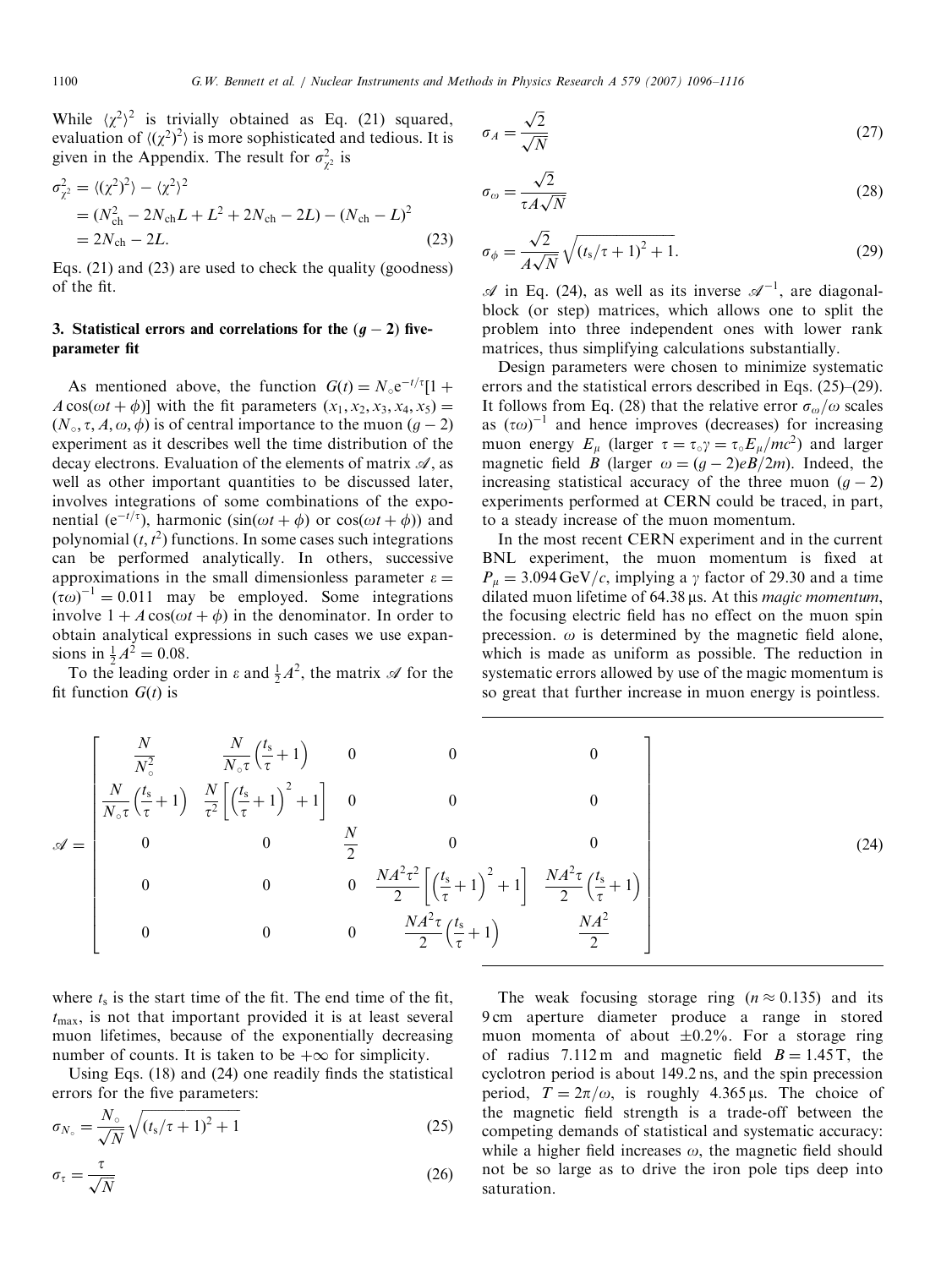

Fig. 1. Relative number of events  $N/N_{\text{total}}$ , asymmetry A and the Fig. 1. Relative filmfoel of events  $N/N_{\text{total}}$ , asymmetry A and the combination  $A\sqrt{N}$  (arbitrary scale) as functions of relative energy threshold.

The decay electrons, which are collected from a few tens of microseconds to about 600 ms after muon injection into the ring, range in energy from 0 to 3.097 GeV. Because the the ring, range in energy from 0 to 5.097 GeV. Because the relative uncertainty in  $\omega$  (see Eq. (28)) scales as  $(A\sqrt{N})^{-1}$ , the number of registered decay electrons and their average weak-asymmetry depends on the energy threshold  $E_{thr}$ weak-asymmetry depends on the energy threshold  $E_{\text{thr}}$ <br>used in the experiment. Thus both  $(A\sqrt{N})^{-1}$  and  $\sigma_{\omega}/\omega$  also depend on  $E_{\text{thr}}$ . Fig. 1 shows N and A and the combination depend on  $E_{\text{thr}}$ . Fig. 1 shows N and A and the combination  $A\sqrt{N}$  as functions of  $E_{\text{thr}}/E_{\text{max}}$ , where  $E_{\text{max}} \approx 3.1 \text{ GeV}$ .  $A\sqrt{N}$  as functions of  $E_{\text{thr}}/E_{\text{max}}$ , where  $E_{\text{max}} \approx 5.1 \text{ GeV}$ .<br>The maximum of  $A\sqrt{N}$ , and hence the minimum of  $\sigma_{\omega}/\omega$ , is reached at about  $E_{\text{thr}}/E_{\text{max}} = 0.6$  or  $E_{\text{thr}} = 1.8 \text{ GeV}$ .

reached at about  $E_{\text{thr}}/E_{\text{max}} = 0.6$  or  $E_{\text{thr}} = 1.8 \text{ GeV}$ .<br>And, of course,  $\sigma_{\omega} \propto 1/\sqrt{N}$  implies a better statistical accuracy for more muon decays. From Eq. (28) we see that for the typical case of  $A = 0.4$ , and with  $(\tau \omega)^{-1} = 0.011$ , we need  $N = 6 \times 10^9$  muons to achieve a relative precision of 0.5 ppm on  $\omega$ .

### 3.1. Correlations

The non-vanishing off-diagonal elements  $\mathcal{A}_{12} = \mathcal{A}_{21}$  $\frac{N}{N_{\circ} \tau}$  $(\frac{t_s}{\tau} + 1)$  and  $\mathscr{A}_{45} = \mathscr{A}_{54} = \frac{NA^2 \tau}{2} (\frac{t_s}{\tau} + 1)$  of the matrix  $\mathscr{A}$ in Eq. (24) indicate that there are only two pairs of nonvanishing correlations among the parameters of the fiveparameter fit: one correlation is between  $N_0$  and  $\tau$  and the other is between  $\omega$  and  $\phi$ . These matrix elements (and hence correlations) vanish when  $t_s = -\tau$ , i.e. when  $t = 0$  is chosen to be one muon lifetime after the time of the beginning of the fit. Matrix  $\mathscr A$  becomes diagonal:

$$
\mathscr{A} = \begin{pmatrix}\n\frac{N}{N_{\circ}^{2}} & 0 & 0 & 0 & 0 \\
0 & \frac{N}{\tau^{2}} & 0 & 0 & 0 \\
0 & 0 & \frac{N}{2} & 0 & 0 \\
0 & 0 & 0 & \frac{NA^{2}\tau^{2}}{2} & 0 \\
0 & 0 & 0 & 0 & \frac{NA^{2}}{2}\n\end{pmatrix}.
$$
\n(30)

It is important to realize that the choice of  $t_s = -\tau$  does not improve the statistical errors on these parameters, a point discussed in more detail below, but by choosing  $t_s = -\tau$ , the *center of gravity* time frame, we do simplify some of the calculations. In some instances, this choice of  $t_s$ improves the stability of  $\chi^2$  fitting algorithms, whose performance can be hampered by correlations between parameters.

### 3.2. Improvement of  $\sigma_{\omega}$  through knowledge of the phase

Since the frequency and phase are highly correlated, in general, an independent determination of the phase could be used to reduce the statistical error  $\sigma_{\omega}$ . As we will see, the size of the improvement depends on the time at which the phase is known. For example, if the phase is known only at a time  $\tau$  after the start of the fit, then there will be no improvement in the error of  $\omega$ . While independent knowledge of the phase was insufficient to reduce  $\sigma_{\omega}$  in our experiment, we include this discussion for others.

In the muon  $(g - 2)$  experiment, polarized muons from the forward decay of in-flight pions are injected into the muon storage ring. At the injection point, the spins of negative muons are roughly parallel to their momenta. (For positive muons, the spins and momenta are nearly anti-parallel.) The highest energy electrons from the threebody decay of the muon are the ones which carry the most information about the spin direction, and therefore are the ones of most importance for the  $(g - 2)$  experiment. The preferred directions of high-energy decay electrons are antiparallel and parallel to the  $\mu^-$  and  $\mu^+$  spin directions, respectively. Therefore the phases of the oscillation in the number of electrons versus time at the time of injection are the same for both  $\mu^-$  and  $\mu^+$ .

Consider a simplified model of injection, taken to be at  $t = 0$ , where the muon polarization, and hence the phase  $\phi$  in Eq. (2), is known precisely. In that case,  $\phi$  is a constant and can be excluded from the set of fit parameters. To calculate  $\sigma_{\omega}$  for such a case, one has to eliminate the fifth row and fifth column of  $\mathscr A$  in Eq. (24), which then results in

$$
\sigma_{\omega} = \frac{\sqrt{2}}{\tau A \sqrt{N}} \frac{1}{\sqrt{\left(t_s/\tau + 1\right)^2 + 1}}.\tag{31}
$$

This is less than  $\sigma_{\omega}$  in Eq. (28) by a factor of  $(t_s/\tau+1)^2+1$  $\overline{\phantom{a}}$ . Since data taking always starts later than injection,  $t_s \ge 0$  and ffiffiffiffiffiffiffiffiffiffiffiffiffiffiffiffiffiffiffiffiffiffiffiffiffiffiffiffiffiffi  $(t_s/\tau+1)^2+1$  $\sqrt{(t_s/\tau+1)^2+1} \ge \sqrt{2}$ . Thus the accuracy of  $\omega$  can be improved by better than a factor  $\sqrt{2}$  if the phase (i.e. average polarization of muons) is known precisely at the moment of injection. The amount of improvement depends on the time at which  $\phi$  is known. In the next section we discuss the more realistic case when there is independent knowledge of the  $(g - 2)$  phase at an arbitrary time but with *limited* precision  $\sigma_F$ .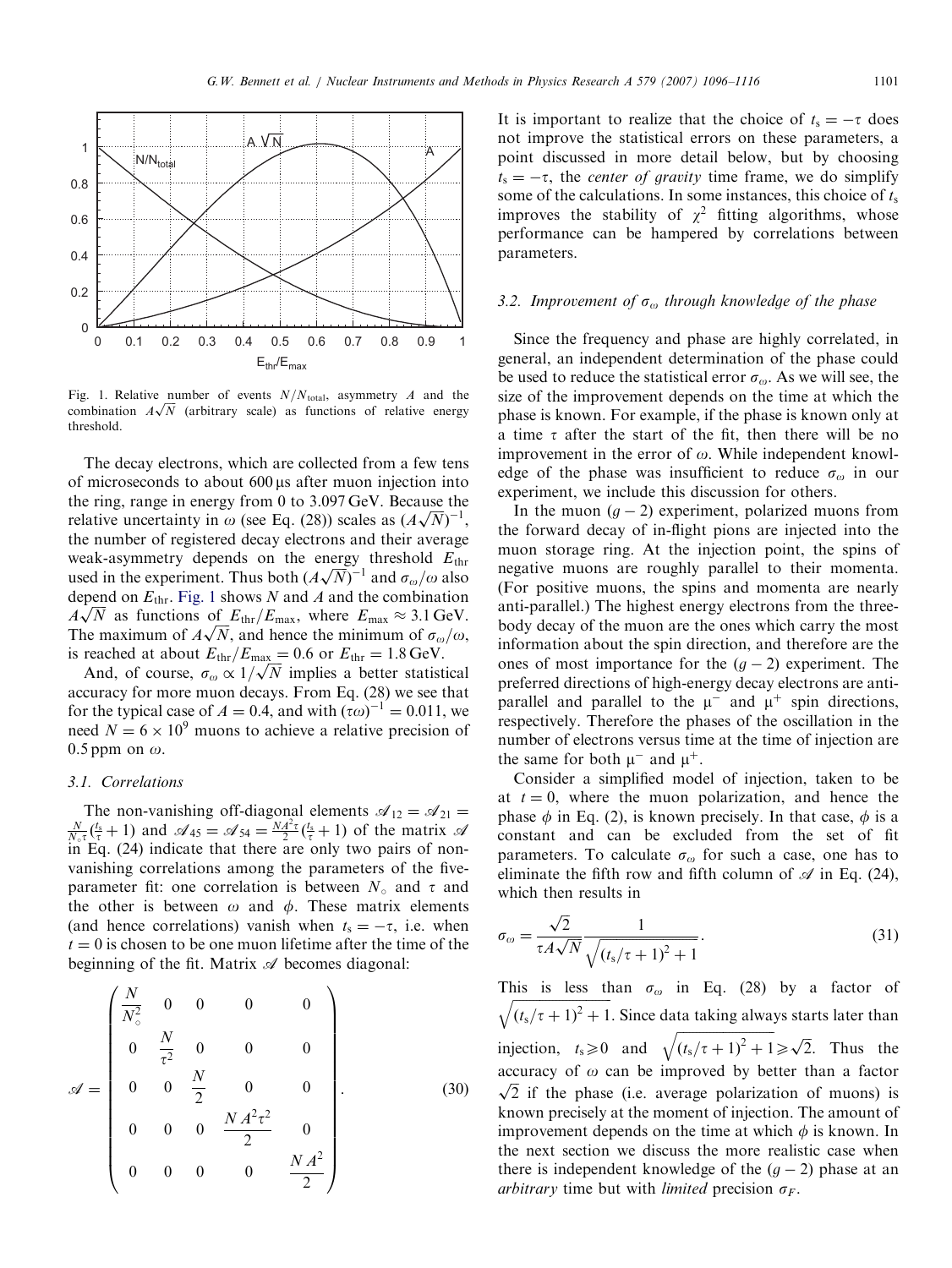### 4. Improvement of statistical errors from independent knowledge of a linear combination of fit parameters

Suppose we can measure independently some linear combination of fit parameters,  $F = \sum_i C_i x_i$ , with a limited precision  $\sigma_F$ . The result of such a measurement is denoted as  $F_*$ . In order to improve the statistical errors of the fit parameters  $x_i$  through additional knowledge of the combination F, we may add an extra term  $(F - F_*)^2 / \sigma_F^2$ to the equation for  $\chi^2$ :

$$
\chi^2 = \sum_{n} \frac{(f - \mathcal{N}_n)^2}{f_{\circ}} + \frac{(F - F_*)^2}{\sigma_F^2}.
$$
 (32)

We denote  $F_{\circ} \equiv \sum_i C_i x_{\circ i}$  to be the "true" value for F, and introduce  $\Delta F_* \equiv F_* - F_\circ$ . By definition, the ensemble average of  $(\Delta F_*)^2$  is equal to the variance of F:  $\langle (\Delta F_*)^2 \rangle \equiv \sigma_F^2$ . It is convenient to rewrite  $(F - F_*)$  in Eq. (32) as

$$
F - F_* = (F - F_\circ) - (F_* - F_\circ) = \sum_i C_i (x_i - x_{\circ i}) - \Delta F_*
$$
  
=  $\sum_i C_i \Delta x_i - \Delta F_*$ . (33)

Then Eq. (32) reads

$$
\chi^2 = \sum_{n} \frac{(f - \mathcal{N}_n)^2}{f_{\circ}} + \frac{1}{\sigma_F^2} \left( \sum_{j} C_j \Delta x_j - \Delta F_* \right)^2 \tag{34}
$$

and for the  $\chi^2$  minimization condition we have

$$
0 = \frac{1}{2} \frac{\partial \chi^2}{\partial x_i} = \sum_j \Delta x_j \sum_n \frac{f'_i f'_j}{f_\circ} - \sum_n \frac{f'_i}{f_\circ} (\mathcal{N}_n - f_\circ)
$$
  
+ 
$$
\frac{1}{\sigma_F^2} C_i \sum_j C_j \Delta x_j - \frac{1}{\sigma_F^2} C_i \Delta F_*
$$
  
= 
$$
\sum_j \Delta x_j (\mathcal{A}_c)_{ij} - \sum_n \frac{f'_i}{f_\circ} (\mathcal{N}_n - f_\circ) - \frac{C_i}{\sigma_F^2} \Delta F_* = 0
$$
 (35)

where we introduce the symmetric matrix  $\mathcal{A}_{c}$  with matrix elements  $(\mathscr{A}_{c})_{ii}$ :

$$
(\mathcal{A}_c)_{ij} = \mathcal{A}_{ij} + \frac{C_i C_j}{\sigma_F^2}.
$$
\n(36)

The solution for Eq. (35) is

$$
\Delta x_i = \sum_j (\mathcal{A}_c^{-1})_{ij} \sum_n \frac{f'_j}{f_\circ} (\mathcal{N}_n - f_\circ)
$$
  
+ 
$$
\sum_j (\mathcal{A}_c^{-1})_{ij} \frac{C_j}{\sigma_F^2} \Delta F_*
$$
 (37)

Since statistical fluctuations  $\mathcal{N}_n - f_{\circ}$  and  $\Delta F_*$  are not correlated, the error matrix  $\langle \Delta x_i \Delta x_j \rangle$  for this case is

$$
\langle \Delta x_i \Delta x_j \rangle = \sum_{ab} (\mathcal{A}_c^{-1})_{ia} (\mathcal{A}_c^{-1})_{jb}
$$
  
\n
$$
\times \left\langle \sum_n \frac{f'_a}{f'_\circ} (\mathcal{N}_n - f_\circ) \sum_m \frac{f'_b}{f'_\circ} (\mathcal{N}_m - f_\circ) \right\rangle
$$
  
\n
$$
+ \sum_{ab} (\mathcal{A}_c^{-1})_{ia} (\mathcal{A}_c^{-1})_{jb} \frac{C_a C_b}{\sigma_f^4} \langle (\Delta F_*)^2 \rangle
$$
  
\n
$$
= \sum_{ab} (\mathcal{A}_c^{-1})_{ia} (\mathcal{A}_c^{-1})_{jb} \mathcal{A}_{ab}
$$
  
\n
$$
+ \sum_{ab} (\mathcal{A}_c^{-1})_{ia} (\mathcal{A}_c^{-1})_{jb} \frac{C_a C_b}{\sigma_f^2}
$$
  
\n
$$
= \sum_{ab} (\mathcal{A}_c^{-1})_{ia} (\mathcal{A}_c^{-1})_{jb} (\mathcal{A}_c)_{ab}
$$
  
\n
$$
= (\mathcal{A}_c^{-1})_{ij}
$$
 (38)

which is same as in Eq. (17) with matrix  $\mathscr A$  replaced by matrix  $\mathcal{A}_c$ . For the case where several linear combinations of fit parameters  $F_k = \sum_i C_{ik} x_i$   $(k = 1, ..., K)$  are known with limited precisions  $\sigma_{F_k}$ , matrix  $\mathcal{A}_{c}$  becomes

$$
(\mathscr{A}_c)_{ij} = \mathscr{A}_{ij} + \sum_{k=1}^K \frac{C_{ik} C_{jk}}{\sigma_{F_k}^2}.
$$
\n(39)

Eq. (38) can be used to study how we might reduce  $\sigma_{\omega}$ . We assume that the  $(g - 2)$  phase is known to be  $\phi_*$  at some time  $t_*$  with finite precision  $\sigma_F$ , independent of the fit. We restrict our study to two parameters only,  $\omega$  and  $\phi$  (as  $x_1$ ) and  $x_2$ ), since the other parameters are statistically independent of these two. In this case, the linear combination F is simply  $\phi$ .:  $F = \phi$ . In terms of the fit parameters  $\omega$  and  $\phi$  it is

$$
F = \phi_* \equiv (\omega t + \phi)_{t=t_*} = \omega t_* + \phi \tag{40}
$$

thus  $C_1 = t_*$  and  $C_2 = 1$ . The matrix  $(\mathcal{A}_c)_{ii}$  can be written as

$$
(\mathscr{A}_c)_{ij} = \mathscr{A}_{ij} + \sigma_F^{-2} C_i C_j
$$
  
= 
$$
\begin{pmatrix} \sigma_{\omega\circ}^{-2} \left[ \left( \frac{t_s}{\tau} + 1 \right)^2 + 1 \right] + \sigma_F^{-2} t_*^2 & \sigma_{\omega\circ}^{-2} \frac{1}{\tau} \left( \frac{t_s}{\tau} + 1 \right) + \sigma_F^{-2} t_* \\ \sigma_{\omega\circ}^{-2} \frac{1}{\tau} \left( \frac{t_s}{\tau} + 1 \right) + \sigma_F^{-2} t_* & \sigma_{\omega\circ}^{-2} \frac{1}{\tau^2} + \sigma_F^{-2} \end{pmatrix}
$$
(41)

which gives

$$
\sigma_{\omega}^{-2} = (\mathcal{A}_c^{-1})_{22} = \sigma_{\omega}^{-2} \left( 1 + \frac{\sigma_F^{-2}}{\sigma_{\phi}^{-2} + \sigma_F^{-2}} \frac{(t_s + \tau - t_*)^2}{\tau^2} \right). \tag{42}
$$

Here we introduce  $\sigma_{\omega\circ} = \frac{\sqrt{2}}{\tau_4}$  $\frac{\sqrt{2}}{\tau A \sqrt{N}}$ , which is the statistical error of  $\omega$  from the five-parameter fit alone (Eq. (28)), and also  $\sigma_{\phi} = \frac{\sqrt{2}}{4\sqrt{N}}$ , which is the statistical error of the phase in the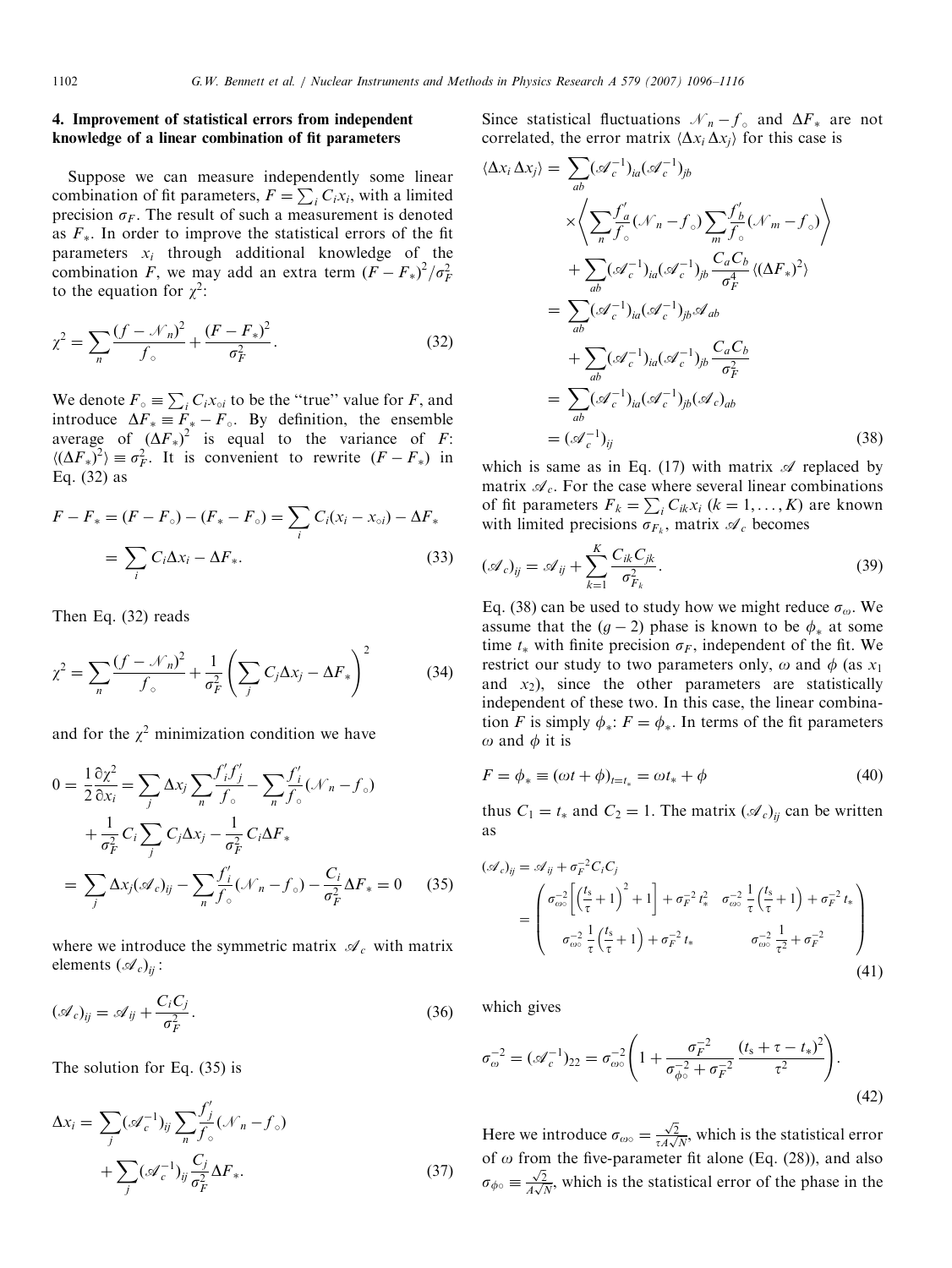center of gravity time frame from the five-parameter fit alone (Eq. (29) for  $t_s = -\tau$ ).

It follows from Eq. (42) that the figure of merit for  $\sigma_F$ , the precision required to improve  $\sigma_{\omega}$  by an independent measurement of the phase, is  $\sigma_{\phi}$ . Since the goal of the  $(g-2)$  experiment is to measure the muon spin  $(g-2)$ precession frequency to a relative precision of  $\sim 10^{-6}$ ,

$$
\sigma_{\phi \circ} = \sigma_{\omega \circ} \cdot \tau = \frac{\sigma_{\omega \circ}}{\omega} \cdot \omega \tau \sim 10^{-6} \times 100 = 10^{-4}
$$
 (43)

i.e. 0.1 mrad. Note that it takes only  $(10^{-4}/2\pi) \times$  $4.365 \text{ µs} = 69 \text{ ps}$  for the muon spin to precess by 0.1 mrad, which corresponds to 2.1 cm in the muon (or decay electron) motion. That same level of precision is required for a whole series of measurements: the angle of the polarization of the muons injected into the storage ring, the beam injection time and the position of the beam center at a given time, the average trajectory length or travel time of the decay electrons from the point of decay to the detector, the acceptance of the detectors as a function of spin angle, etc. Because each of these measurements is very challenging, if not impossible, the project was not pursued. Still, Eq. (42) may be useful wherever the five-parameter function  $G(t)$  from Eq. (2) can be applied to fit an experimental distribution.

### 5. Systematic shift of fit parameters due to neglected backgrounds

Suppose we have some low-level background  $h(t)$ admixed into the data, which are otherwise described by a multi-parameter function  $f(\mathbf{x}; t)$ . The background might be small enough to evade observation ''by eye'' or even to spoil  $\chi^2$  considerably. Fitting the histogram with the function  $f(\mathbf{x}; t)$  alone will give parameter values  $x_i$ , shifted with respect to the "true" values  $x_{oi}$  by some  $\delta x_i = x_i - x_{\text{o}i}$ . These systematic shifts  $\delta x_i$  are functions of  $h(t)$  and as such can be found from the minimization requirement:

$$
\frac{1}{2} \frac{\partial \chi^2}{\partial x_i} \approx \sum_{n} \frac{f - \mathcal{N}_n}{f} f'_i
$$
  
\n
$$
\approx \sum_{j} \delta x_i \sum_{n} \frac{f'_j f'_i}{f} - \sum_{n} \frac{h}{f} f'_i
$$
  
\n
$$
= \sum_{j} \mathcal{A}_{ij} \delta x_i - \sum_{n} \frac{h}{f} f'_i = 0
$$
 (44)

and hence

$$
\delta x_i = \sum_j (\mathcal{A}^{-1})_{ij} \times \sum_n \frac{h}{f} f'_j \tag{45}
$$

with the same matrix  $\mathscr A$  as in Section 2. Here we use  $f(\mathbf{x}, t_n) \approx f(\mathbf{x}_0, t_n) + \sum_j f'_j \delta x_j$  and also  $\mathcal{N}_n \approx f(\mathbf{x}_0, t_n) +$  $h(t_n)$ , which follows from  $\langle \mathcal{N}_n \rangle = f(x_0, t_n) + h(t_n)$ . As before, we may replace the summation with an integration, resulting in

$$
\delta x_i = \sum_j (\mathscr{A}^{-1})_{ij} \times \frac{1}{b} \int \frac{h(t)}{f} f'_j dt
$$
  
= 
$$
\sum_j (\mathscr{A}^{-1})_{ij} \times \frac{N}{\int f dt} \int \frac{h(t)}{f} f'_j dt.
$$
 (46)

For the special case of a one parameter fit

$$
\delta x = \sigma_x^2 \sum_n \frac{h}{f} f'
$$
  
or

$$
\delta x = \sigma_x^2 \frac{N}{\int f \, \mathrm{d}t} \int \frac{h(t)}{f} f' \, \mathrm{d}t. \tag{47}
$$

In the center of gravity time frame, Eqs. (47) and (30) give the following systematic shifts for the five  $(g - 2)$ parameters:

$$
\delta N_{\circ} = \frac{1}{e\tau} \int_{-\tau}^{\infty} h(t) \, \mathrm{d}t \tag{48}
$$

$$
\delta \tau = \frac{1}{eN_{\circ} \tau} \int_{-\tau}^{\infty} th(t) dt
$$
\n(49)

$$
\delta A = \frac{2}{eN_{\circ}\tau} \int_{-\tau}^{\infty} \frac{h(t)\cos(\omega t + \phi)}{1 + A\cos(\omega t + \phi)} dt
$$
 (50)

$$
\delta\omega = -\frac{2}{eN_o A \tau^3} \int_{-\tau}^{\infty} \frac{th(t)\sin(\omega t + \phi)}{1 + A\cos(\omega t + \phi)} dt
$$
(51)

$$
\delta\phi = -\frac{2}{eN_{\circ}A\tau} \int_{-\tau}^{\infty} \frac{h(t)\sin(\omega t + \phi)}{1 + A\cos(\omega t + \phi)} dt.
$$
 (52)

#### 5.1. Effect of coherent betatron oscillations

As an example of Eq. (51), we consider the systematic shift of the  $(g - 2)$  frequency caused by coherent radial oscillations of the muon beam. At the beginning of each data taking cycle, muons are injected through a narrow aperture (the ''inflector'') into the ring. The focus, formed at the injection point, is re-formed at regular intervals in the horizontal and vertical direction. In addition, the magnetic kick required to push muons onto stored orbits was smaller than ideal, resulting in radial oscillations of the beam centroid and an average radius which is about 2.5 mm larger than that corresponding to the magic momentum. The oscillations associated with the motion of the centroid and the vertical and horizontal envelopes are collectively referred to as coherent betatron oscillations (CBO).

CBO modify the decay electron time spectrum through their time-dependent effect on the acceptance of the detector system, which is determined by the position and momentum of the decaying muon.  $\omega$  is particularly sensitive to the radial motion of the muon beam whose frequency, as seen from a given detector station, is by the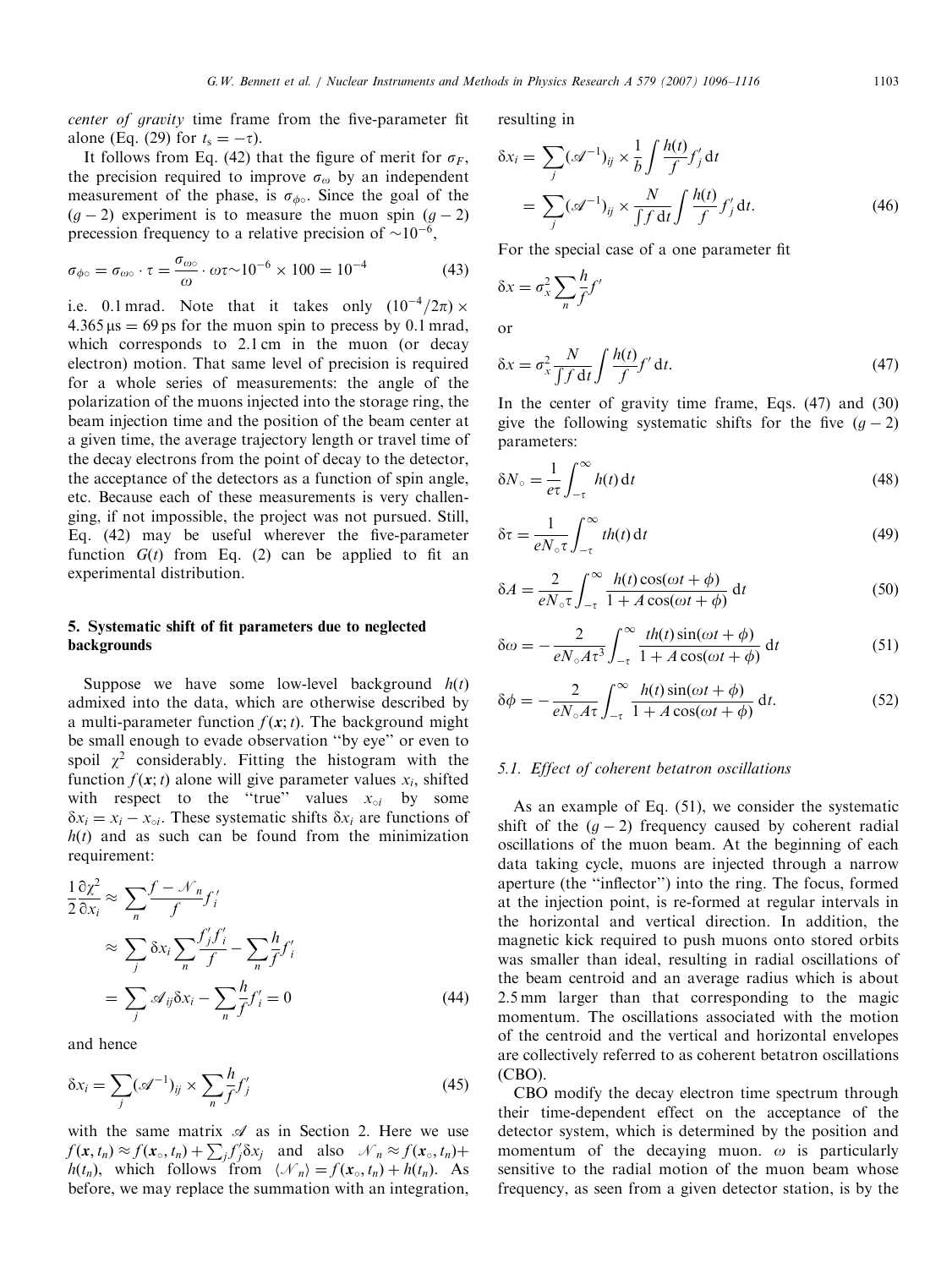chance very nearly equal to  $2\omega$ . If not properly accounted for, this small acceptance oscillation can introduce a systematic shift into the value of  $\omega$  obtained from a  $\chi^2$  fit.

As an example, consider the case of neglecting just one effect of the radial beam motion, the modulation of the average time delay between the emergence of the electron from muon decay and its registration in the detector station. This modulation is equivalent to replacement of time  $t$  in the five-parameter function by the CBO modulated time:  $t \to t - g(t)$ , with CBO function  $g(t)$ :

$$
g(t) = A_{\text{cbo}} \cos(\omega_{\text{cbo}} t + \phi_{\text{cbo}}) \tag{53}
$$

where  $\omega_{\rm cbo}$  and  $\phi_{\rm cbo}$  are the CBO frequency and phase, respectively. Thus we obtain the modified five-parameter function

$$
f(t) = N_{\circ} e^{-(t - g(t))/\tau} (1 + A \cos[\omega(t - g(t)) + \phi]).
$$
 (54)

For a small amplitude of modulation  $A_{\text{cbo}}$ ,  $f(t)$  can be written as

$$
f(t) \approx N_{\circ} e^{-t/\tau} [1 + A \cos(\omega t + \phi)] + h(t)
$$
 (55)

where  $h(t)$  is a small additive background,

$$
h(t) = N_0 e^{-t/\tau} g(t) \omega[\varepsilon + \varepsilon A \cos(\omega t + \phi) + A \sin(\omega t + \phi)]
$$
\n(56)

with  $\varepsilon = (\omega \tau)^{-1} = 0.011$ . Substituting  $h(t)$  from Eq. (56) into Eq.  $(51)$ , to leading order  $\varepsilon$  we have

$$
\frac{\delta\omega}{\omega} \approx -\frac{2A_{\text{cbo}}}{e\tau^3} \int_{-\tau}^{\infty} t e^{-t/\tau} \cos(\omega_{\text{cbo}}t + \phi_{\text{cbo}})
$$

$$
\times \frac{\sin^2(\omega t + \phi)}{1 + A\cos(\omega t + \phi)} dt.
$$
(57)

The fraction in the integral can be decomposed into a Fourier series<sup>2</sup>:

$$
\frac{\sin^2(\omega t + \phi)}{1 + A \cos(\omega t + \phi)}
$$
  
=  $\frac{a}{A} \left( 1 - a \cos(\omega t + \phi) + \sum_{n=2}^{\infty} [(-a)^n - (-a)^{n-2}] \cos n(\omega t + \phi) \right)$  (58)

where  $a = \frac{1-\sqrt{1-A^2}}{A}$ , and for the typical value  $A \approx 0.4$ ,  $a \approx 0.2$ . Since  $\omega_{\rm cbo} \approx 2\omega$ , we would expect the term  $\frac{a}{A}(a^2 - 1)$  $cos(2\omega t + 2\phi) \approx -\frac{1}{2}cos(2\omega t + 2\phi)$  to give the leading, ''resonance'', contribution. Thus, dropping ''non-resonance'' terms, we arrive at

$$
\frac{\delta\omega}{\omega} \approx \frac{A_{\text{cbo}}}{2e^{\tau^3}} \int_{-\tau}^{\infty} t e^{-t/\tau} \cos[(\omega_{\text{cbo}} - 2\omega)t + \phi_{\text{cbo}} - 2\phi] dt
$$

$$
= -\frac{A_{\text{cbo}}}{2\tau} \frac{\xi}{\xi^2 + 1} \left[ \frac{2\xi}{\xi^2 + 1} \cos\psi - \frac{\xi^2 - 1}{\xi^2 + 1} \sin\psi \right] \tag{59}
$$

where we introduce  $\xi \equiv (\omega_{\text{cbo}} - 2\omega)\tau$  and  $\psi \equiv -(\omega_{\text{cbo}} - 2\omega)\tau$  $+\phi_{\text{cbo}} - 2\phi$  for simplicity. Furthermore, since  $\left(\frac{2\xi}{\xi^2+1}\right)^2 +$ 



Fig. 2. Relative amplitude of the CBO effect. Horizontal axis: the deviation of the horizontal CBO frequency from two times the spin precession frequency,  $\xi = (\omega_{\text{cbo}} - 2\omega)\tau$ . Vertical axis: the induced shift in  $\omega$ , in arbitrary units. Dashed line: infinite CBO lifetime. Solid line: typical observed lifetime of  $100 \,\mu s$  for the CBO.

$$
(\frac{\xi^2 - 1}{\xi^2 + 1})^2 = 1
$$
, we may introduce an angle  $\beta$  such that  $\sin \beta = \frac{2\xi}{\xi^2 + 1}$  and  $\cos \beta = \frac{\xi^2 - 1}{\xi^2 + 1}$ . Then Eq. (59) can be written as  
\n
$$
\frac{\delta \omega}{\omega} = -\frac{A_{\text{cbo}}}{2\tau} \frac{\xi}{\xi^2 + 1} \sin(\beta - \psi)
$$
  
\nand hence 
$$
\left| \frac{\delta \omega}{\omega} \right| \le \frac{A_{\text{cbo}}}{2\tau} \frac{|\xi|}{\xi^2 + 1}.
$$
 (60)

The function  $|\xi|/(\xi^2 + 1)$  is shown in Fig. 2 by a dashed line. It represents, in arbitrary units, the relative effect on  $\omega$ for the case of an infinite CBO lifetime,  $\tau_{\text{cho}}$ . The effect in the real experiment, where  $\tau_{\text{cho}} \sim 100 \,\mu s$ , is given by the solid line.

# 6. Set–subset relations for the  $\chi^2$  fit

# 6.1. Set–subset variance for the  $\chi^2$  fit parameters

In the following the correlation of errors between the value  $x_2$  of parameters fitted on a subset of data and the corresponding value  $x_1$  obtained when fitting a subset of the same data is studied.

The variance of the difference  $(x_1 - x_2)$  between the subset result and the full set result will be called ''set–subset variance" for parameters  $x$ .

In order to search for perturbations to the five-parameter function, perturbations which are often largest at early times, we performed a series of  $\chi^2$  fits with successively later start times, holding fixed the stop time. Since perturbations would manifest themselves as variations in the fitted values of  $\omega$  or other parameters as a function of the start time, it was important to establish the expected statistical fluctuations in parameters derived from the series of fits. The fits with later start times necessarily involve a subset of the data associated with fits with earlier start times; given the data overlap, there will be a significant correlation in the values of the parameters derived from fits to these spectra.

<sup>&</sup>lt;sup>2</sup>For such decomposition we use Eq.  $(417.4)$  from Ref. [\[9\]](#page-20-0).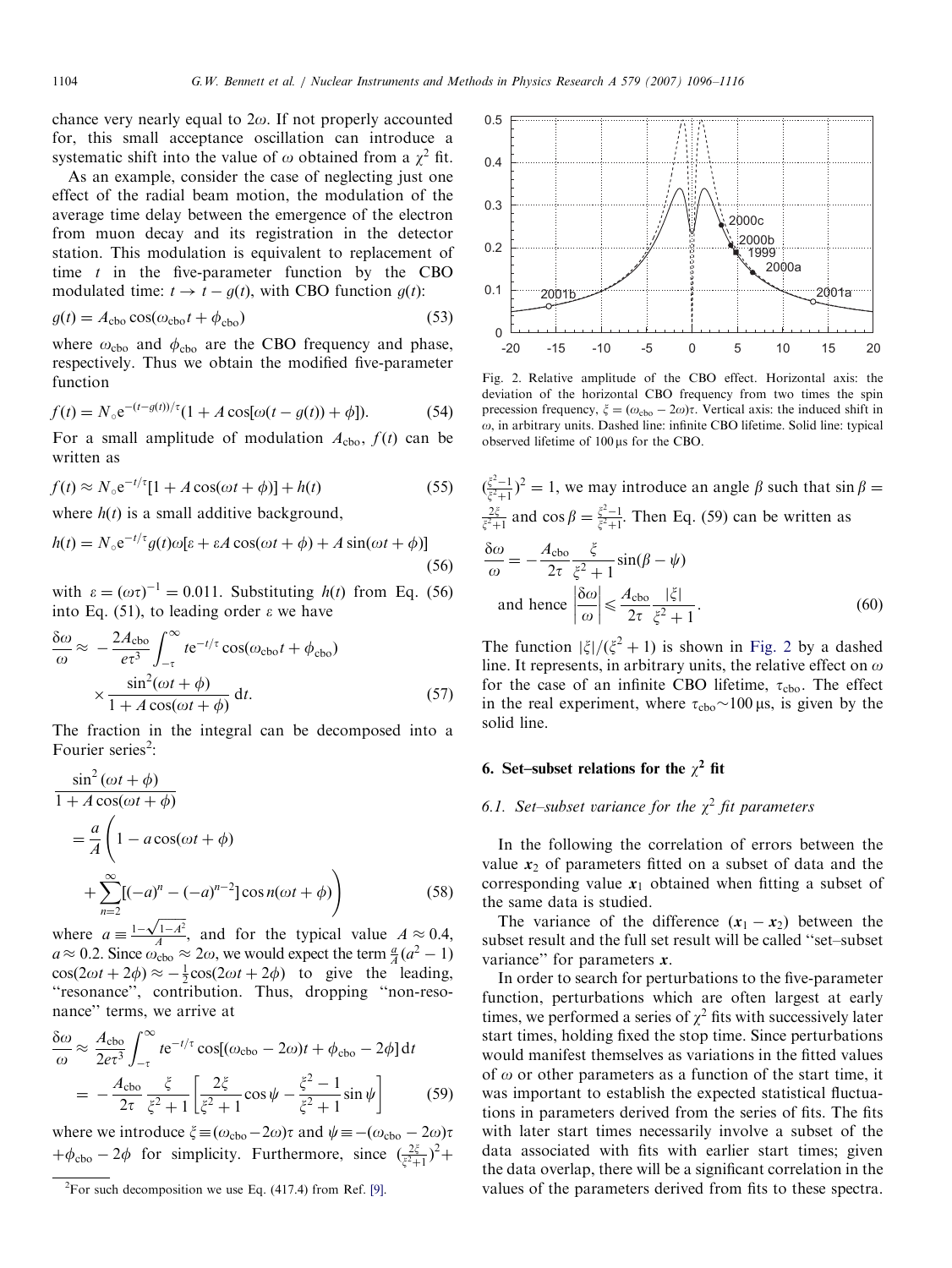In this section we denote  $x_1$  and  $x_2$  to be the vectors of fit parameters obtained from  $\chi^2$  minimization for the full histogram  $\Omega_1$  and for some subset  $\Omega_2$  of channels in the histogram, respectively. Denote  $x_0$  to be the vector of "true" values of fit parameters, common for both  $\Omega_1$  and  $\Omega_2$ . Then

$$
x_{1i} - x_{\circ i} \equiv \Delta x_{1i} = \sum_{j} (\mathscr{A}_1^{-1})_{ij} \sum_{n \in \Omega_1} \frac{f'_j}{f_{\circ}} (\mathscr{N}_n - f_{\circ})
$$
  
where  $\mathscr{A}_{1ij} = \sum_{n \in \Omega_1} \frac{f'_i f'_j}{f_{\circ}}$  (61)

$$
x_{2i} - x_{\circ i} \equiv \Delta x_{2i} = \sum_{j} (\mathscr{A}_2^{-1})_{ij} \sum_{m \in \Omega_2} \frac{f'_j}{f_{\circ}} (\mathscr{N}_m - f_{\circ})
$$
  
where  $\mathscr{A}_{2ij} = \sum_{m \in \Omega_2} \frac{f'_i f'_j}{f_{\circ}}.$  (62)

Calculate ensemble averages:

$$
\langle x_{1i} - x_{2i} \rangle = \langle \Delta x_{1i} - \Delta x_{2i} \rangle = \langle \Delta x_{1i} \rangle - \langle \Delta x_{2i} \rangle = 0 \tag{63}
$$

$$
\langle (x_{1i} - x_{2i})^2 \rangle = \langle (\Delta x_{1i} - \Delta x_{2i})^2 \rangle
$$
  
=  $\langle \Delta x_{1i}^2 \rangle - 2 \langle \Delta x_{1i} \Delta x_{2i} \rangle + \langle \Delta x_{2i}^2 \rangle$   
=  $\sigma_{1i}^2 - 2 \langle \Delta x_{1i} \Delta x_{2i} \rangle + \sigma_{2i}^2$ . (64)

Using Eqs. (13) and (11), calculate the correlation term in Eq. (64):

$$
\langle \Delta x_{1i} \Delta x_{2i} \rangle = \sum_{jk} (\mathcal{A}_1^{-1})_{ij} (\mathcal{A}_2^{-1})_{ik} \sum_{n \in \Omega_1} \sum_{m \in \Omega_2} \left( \frac{f'_j}{f_\circ} \right)_n
$$
  

$$
\times \left( \frac{f'_k}{f_\circ} \right)_m \langle (\mathcal{N}_n - f_\circ) (\mathcal{N}_m - f_\circ) \rangle
$$
  

$$
= \sum_{jk} (\mathcal{A}_1^{-1})_{ij} (\mathcal{A}_2^{-1})_{ik} \sum_{m \in \Omega_2} \frac{f'_j f'_k}{f_\circ^2} f_\circ
$$
  

$$
= \sum_{jk} (\mathcal{A}_1^{-1})_{ij} (\mathcal{A}_2^{-1})_{ik} \mathcal{A}_{2jk} = (\mathcal{A}_1^{-1})_{ii} = \sigma_{1i}^2. \tag{65}
$$

Thus the set–subset variance for the fit parameters is

$$
\langle (x_{1i} - x_{2i})^2 \rangle = \sigma_{1i}^2 - 2\sigma_{1i}^2 + \sigma_{2i}^2 = \sigma_{2i}^2 - \sigma_{1i}^2. \tag{66}
$$

N.B.: this equation is valid for any fit function, regardless of the number of parameters and possible correlations among them.



Fig. 3.  $(g - 2)$  frequency  $\omega$  as a function of fit start time. The solid lines denote the one  $\sigma$  statistical deviation given by Eq. (67).

Fig. 3 (cf. Fig. 4a from Ref. [\[3\]](#page-20-0)) shows the  $(g - 2)$ frequency  $\omega$  as a function of fit start time. Statistical errors in  $\omega$  are represented by vertical bars. The envelope is centered at the initial value of the frequency,  $\omega_1$  (obtained from a fit of the full set of histogram channels), and indicates the one standard deviation band allowed for a "random walk" of  $\omega$ , as calculated using Eq. (66):

$$
\langle (\omega_1 - \omega_2)^2 \rangle = \sigma_{2\omega}^2 - \sigma_{1\omega}^2. \tag{67}
$$

Here,  $\sigma_{2\omega}$  and  $\omega_2$  refer to the subset of data at the later start time. The variations in  $\omega$  are consistent with statistical fluctuations.

# 6.2. Set–subset variance for the  $\chi^2$  value

The value of  $\chi^2$  as a function of fit start time has also been employed for systematic studies. The set–subset variance equations derived in Section 6.1 cannot be applied directly for this case since  $\chi^2$  is not a fit parameter, and we have to start from scratch.

As before, we shall use subscripts 1 and 2 for the full set and for a subset of channels of a histogram ( $\Omega_1$  and  $\Omega_2$ , respectively) and also subscript 3 for the subset complementary to  $\Omega_2$ :  $\Omega_3 + \Omega_2 = \Omega_1$ . Using Eq. (20):

$$
\chi_1^2 - \chi_2^2 = \sum_{n \in \Omega_1} \frac{(\mathcal{N}_n - f_\circ)^2}{f_\circ} - \sum_{ij} \mathcal{A}_{1ij} \Delta x_{1i} \Delta x_{1j} \n- \sum_{n \in \Omega_2} \frac{(\mathcal{N}_n - f_\circ)^2}{f_\circ} + \sum_{ij} \mathcal{A}_{2ij} \Delta x_{2i} \Delta x_{2j} \n= \sum_{n \in \Omega_3} \frac{(\mathcal{N}_n - f_\circ)^2}{f_\circ} - \sum_{ij} \mathcal{A}_{1ij} \Delta x_{1i} \Delta x_{1j} \n+ \sum_{ij} \mathcal{A}_{2ij} \Delta x_{2i} \Delta x_{2j}.
$$
\n(68)

The mean value of  $\chi_1^2 - \chi_2^2$ , from the ensemble average of Eq. (68), is given by

$$
\langle \chi_1^2 - \chi_2^2 \rangle = (N_{\rm ch} - N_{\rm ch2}) - \sum_{ij} \mathcal{A}_{1ij} \langle \Delta x_{1i} \Delta x_{1j} \rangle
$$
  
+ 
$$
\sum_{ij} \mathcal{A}_{2ij} \langle \Delta x_{2i} \Delta x_{2j} \rangle
$$
  
= 
$$
N_{\rm ch} - N_{\rm ch2} - L + L = N_{\rm ch} - N_{\rm ch2} = N_{\rm ch3}
$$
(69)

where  $N_{ch3}$  is the number of channels in the subset  $\Omega_3$ , i.e. the total number of histogram channels  $N_{ch}$  minus the number of channels in the subset  $\Omega_2$ ,  $N_{ch2}$ . The set–subset variance of  $\chi^2$  is defined as the mean square deviation of  $\chi_1^2 - \chi_2^2$  from its mean value:

$$
\sigma_{\chi_{12}^2}^2 \equiv \langle (\chi_1^2 - \chi_2^2 - \langle \chi_1^2 - \chi_2^2 \rangle)^2 \rangle = \langle (\chi_1^2 - \chi_2^2)^2 \rangle - N_{\text{ch3}}^2. \tag{70}
$$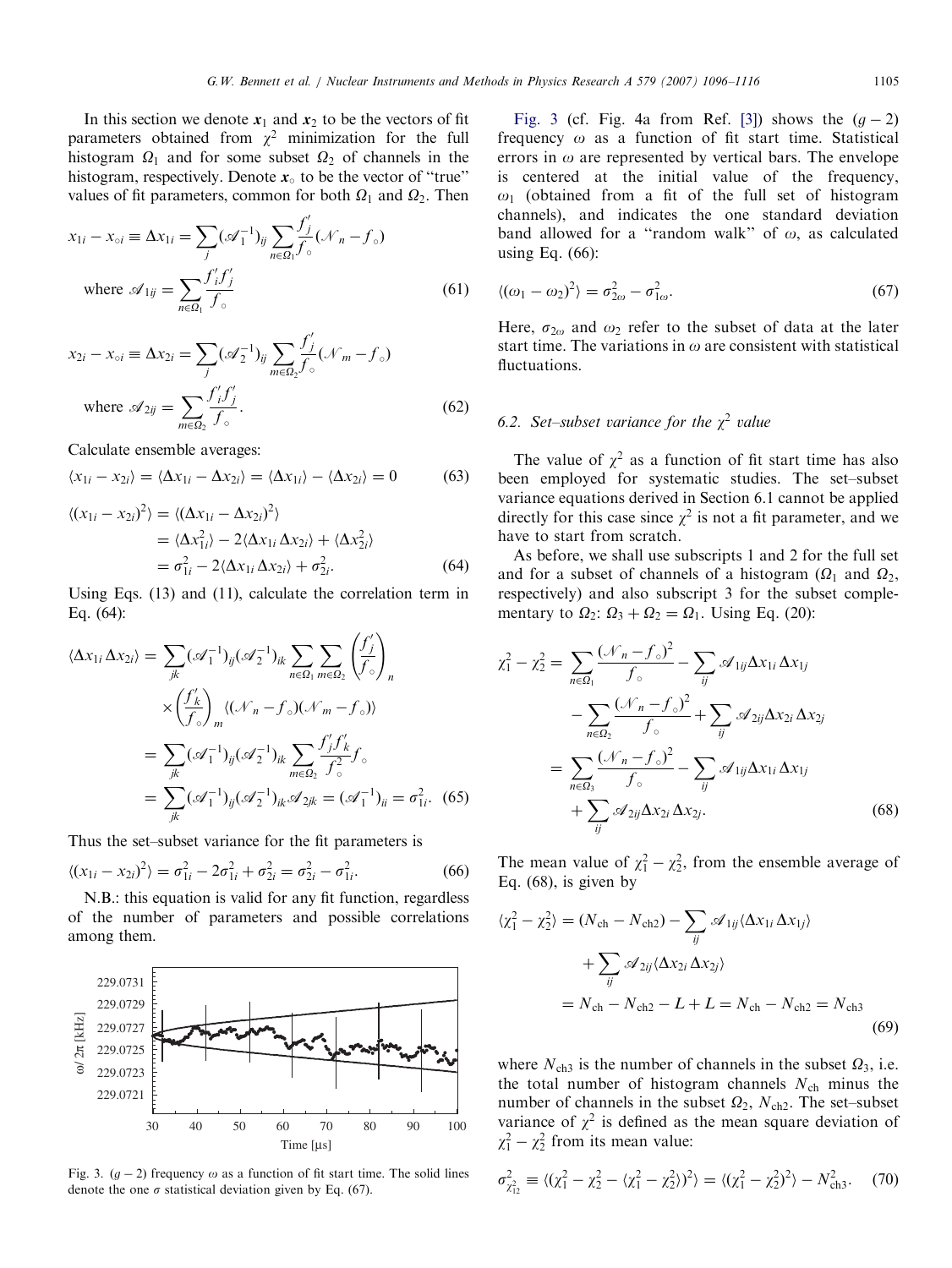Evaluate

$$
\langle (\chi_1^2 - \chi_2^2)^2 \rangle = \sum_{n \in \Omega_3} \sum_{m \in \Omega_3} \frac{\langle (\mathcal{N}_n - f_{\circ})^2 (\mathcal{N}_m - f_{\circ})^2 \rangle}{\langle f_{\circ} \rangle_n \langle f_{\circ} \rangle_m} \n+ \sum_{ijpq} \mathcal{A}_{1ij} \mathcal{A}_{1pq} \langle \Delta x_{1i} \Delta x_{1j} \Delta x_{1p} \Delta x_{1q} \rangle \n+ \sum_{ijpq} \mathcal{A}_{2ij} \mathcal{A}_{2pq} \langle \Delta x_{2i} \Delta x_{2j} \Delta x_{2p} \Delta x_{2q} \rangle \n+ 2 \sum_{ij} \mathcal{A}_{2ij} \sum_{n \in \Omega_3} \frac{1}{f_{\circ}} \langle (\mathcal{N}_n - f_{\circ})^2 \Delta x_{2i} \Delta x_{2j} \rangle \n- 2 \sum_{ij} \mathcal{A}_{1ij} \sum_{n \in \Omega_3} \frac{1}{f_{\circ}} \langle (\mathcal{N}_n - f_{\circ})^2 \Delta x_{1i} \Delta x_{1j} \rangle \n- 2 \sum_{ij} \mathcal{A}_{1ij} \mathcal{A}_{2pq} \langle \Delta x_{1i} \Delta x_{1j} \Delta x_{2p} \Delta x_{2q} \rangle.
$$
 (71)

From the six terms in Eq. (71),

- the first term is equal to  $N_{\text{ch}3}^2 + 2N_{\text{ch}3}$  (see Eq. (148) in Appendix);
- the second and third terms are equal to  $L^2 + 2L$ , see Eq. (150);
- in the fourth term,  $\sum_{n}$  is the sum of the histogram channels  $n \in \Omega_3$ , whereas sums including the terms  $\Delta x_{2i}$  and  $\Delta x_{2i}$  (see Eq. (13)) are over histogram channels  $n \in \Omega$ . Therefore these two categories of sums are statistically independent and the fourth term becomes

$$
2\sum_{n\in\Omega_3}\frac{1}{f_{\circ}}\langle (\mathcal{N}_n-f_{\circ})^2 \rangle \sum_{ij} \mathcal{A}_{2ij} \langle \Delta x_{2i} \Delta x_{2j} \rangle
$$
  
= 
$$
2\sum_{n\in\Omega_3}\sum_{ij} \mathcal{A}_{2ij} (\mathcal{A}_2^{-1})_{ij} = 2N_{\text{ch}3}L
$$
 (72)

 $\bullet$  the fifth term is

$$
\sum_{ij} \mathscr{A}_{1ij} \sum_{n \in \Omega_3} \frac{1}{f_{\circ}} \langle (\mathcal{N}_n - f_{\circ})^2 \Delta x_{1i} \Delta x_{1j} \rangle
$$
  
\n
$$
= \sum_{ij} \mathscr{A}_{1ij} \sum_{n \in \Omega_3} \frac{1}{f_{\circ}} \langle (\mathcal{N}_n - f_{\circ})^2 \rangle \langle \Delta x_{1i} \Delta x_{1j} \rangle
$$
  
\n
$$
+ \sum_{ijpq} \mathscr{A}_{1ij} (\mathscr{A}_1^{-1})_{ip} (\mathscr{A}_1^{-1})_{jq} \sum_{n \in \Omega_3} \frac{f'_p f'_q}{f_{\circ}^3}
$$
  
\n
$$
\times [ \langle (\mathcal{N}_n - f_{\circ})^4 \rangle - \langle (\mathcal{N}_n - f_{\circ})^2 \rangle^2 ]
$$
  
\n
$$
= N_{ch3} L + \sum_{pq} (\mathscr{A}_1^{-1})_{pq} \sum_{n \in \Omega_3} \frac{f'_p f'_q}{f_{\circ}} \left( 2 + \frac{1}{f_{\circ}} \right)
$$
  
\n
$$
\approx N_{ch3} L + 2 \sum_{ij} (\mathscr{A}_1^{-1})_{ij} \mathscr{A}_{3ij}.
$$
 (73)

Here in the last step we neglect the term  $1/f_{\circ} \ll 1$  and introduce

$$
\mathscr{A}_{3ij} \equiv \sum_{n \in \Omega_3} \frac{f'_i f'_j}{f_\circ} = \left(\sum_{n \in \Omega_1} \frac{f'_i f'_j}{f_\circ}\right) - \left(\sum_{n \in \Omega_2} \frac{f'_i f'_j}{f_\circ}\right)
$$

$$
= \mathscr{A}_{1ij} - \mathscr{A}_{2ij};\tag{74}
$$

• in the sixth term, we first separate out those parts of sums in  $\Delta x_{1i}$  and  $\Delta x_{1i}$ , which include only channels  $n \in$  $\Omega_3$  and hence are statistically independent of  $\Delta x_{2i}$  and  $\Delta x_{2i}$ . The remaining parts of  $\Delta x_{1i}$  and  $\Delta x_{1i}$  are denoted as  $\Delta' x_{1i}$  and  $\Delta' x_{1j}$ . Thus we have

$$
\sum_{ijpq} \mathcal{A}_{1ij} \mathcal{A}_{2pq} \langle \Delta x_{1i} \Delta x_{1j} \Delta x_{2p} \Delta x_{2q} \rangle
$$
  
= 
$$
\sum_{ijpqab} \mathcal{A}_{1ij} \mathcal{A}_{2pq} (\mathcal{A}_1^{-1})_{ia} (\mathcal{A}_1^{-1})_{jb}
$$
  

$$
\times \left( \sum_{n \in \Omega_3} \frac{f'_a f'_b}{f'_c} \langle (\mathcal{N}_n - f_c)^2 \rangle \right) \langle \Delta x_{2p} \Delta x_{2q} \rangle
$$
  
+ 
$$
\sum_{ijpq} \mathcal{A}_{1ij} \mathcal{A}_{2pq} \langle \Delta' x_{1i} \Delta' x_{1j} \Delta x_{2p} \Delta x_{2q} \rangle.
$$
 (75)

The first term in the right-hand side of Eq. (75) is

$$
\sum_{pq} \mathcal{A}_{2pq}(\mathcal{A}_2^{-1})_{pq} \times \sum_{ab} (\mathcal{A}_1^{-1})_{ab} \sum_{n \in \Omega_3} \frac{f'_a f'_b}{f_c}
$$

$$
= L \times \sum_{ij} (\mathcal{A}_1^{-1})_{ij} \mathcal{A}_{3ij}.
$$
(76)

The second term in the right-hand side of Eq. (75) can be found in a similar way as in Eq. (150), with the result

$$
(L+2) \times \sum_{ij} (\mathscr{A}_1^{-1})_{ij} \mathscr{A}_{2ij} \tag{77}
$$

which coincides with that in Eq. (150) if  $\mathcal{A}_1 = \mathcal{A}_2$ .

Finally, summing up all the terms listed above and using Eq. (74), we obtain an equation for the set–subset variance  $\chi^2$ :

$$
\sigma_{\chi_{12}^2}^2 = \langle (\chi_1^2 - \chi_2^2 - \langle \chi_1^2 - \chi_2^2 \rangle)^2 \rangle
$$
  
=\langle (\chi\_1^2 - \chi\_2^2)^2 \rangle - \langle \chi\_1^2 - \chi\_2^2 \rangle^2  
= N\_{ch3}^2 + 2N\_{ch3} - N\_{ch3}^2 = 2N\_{ch3}  
= 2N\_{ch} - 2N\_{ch2}. (78)

6.3. Set–subset variance for the  $(g - 2)$  frequency:  $\omega$  versus energy threshold

For systematic studies, we also compare the results of parameter optimization for the full set of data and for subsets corresponding to separate energy ranges. In general, the phases and asymmetries for the two sets are different, as shown in Section 1. The time distribution for such energy-range subsets has the same starting time  $t_s$ , ending time  $t_{\text{max}}$  and total number of histogram channels  $N<sub>ch</sub>$  as the full set, but fewer counts in the channels:  $\mathcal{N}_{n2} \leq \mathcal{N}_{n1}$ . As before, we use subscripts 1 and 2 for the full set and subset, respectively, and subscript 3 for the complementary subset, such that

$$
\mathcal{N}_{n1} = \mathcal{N}_{n2} + \mathcal{N}_{n3}.\tag{79}
$$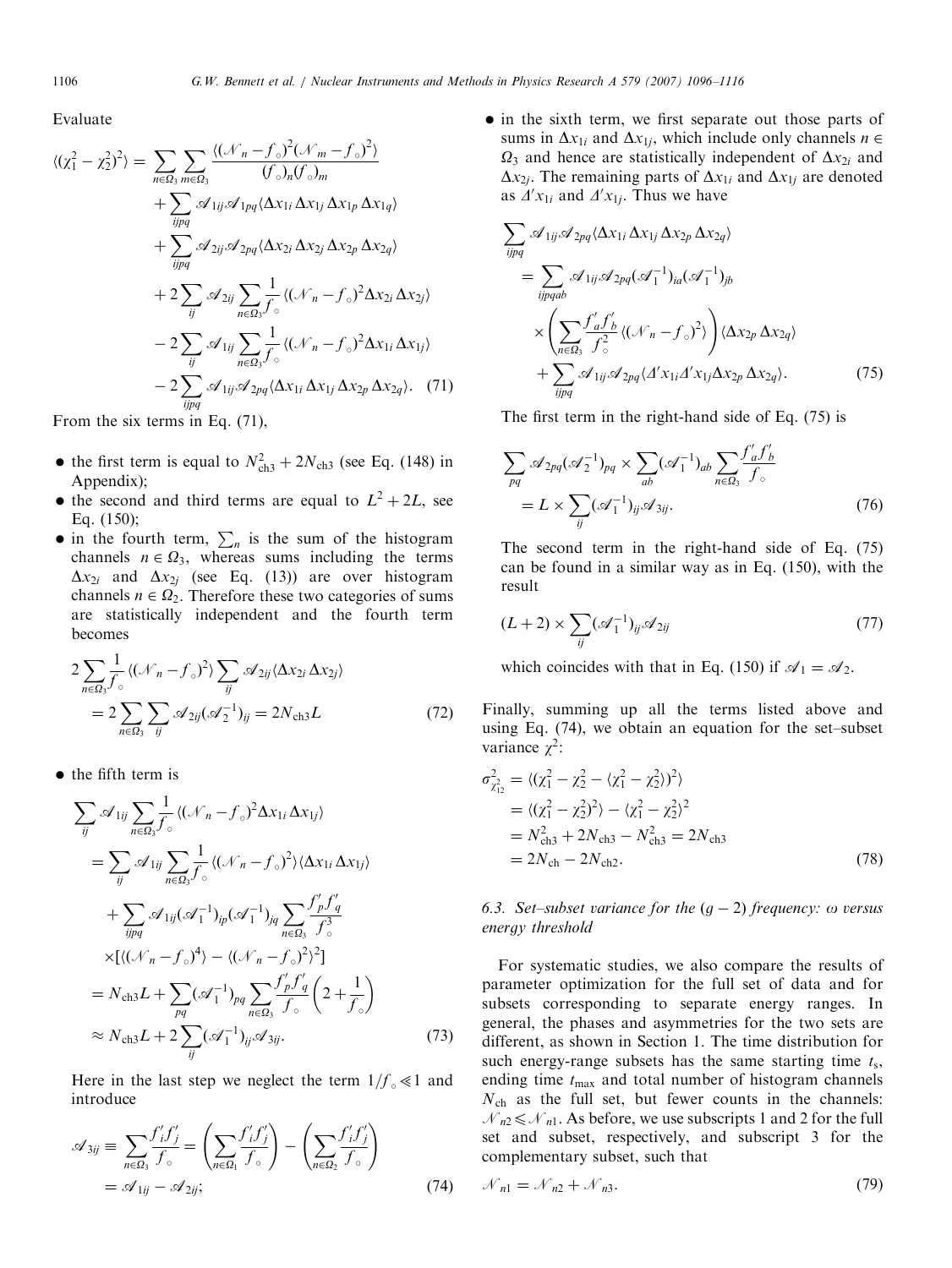We expect the time distribution for an energy-range subset of our data to follow the same functional form as the distribution for the full set (i.e.  $G(t)$  from Eq. (2)), with some parameters having different "true" values for the full set and subset. We shall refer to the parameters which depend on the energy range as set–subset variant parameters, and those having the same "true" values, as *set–subset invariant*. For the muon  $(g - 2)$ data analysis, fit parameters  $N_{\circ}$ , A and  $\phi$  are set–subset variant while  $\tau$  and  $\omega$  are set–subset invariant parameters. We note that the total number of events (decay electrons) and the statistical errors are set–subset variant quantities.

We wish to derive a general equation for the set–subset variance of a given set–subset invariant fit parameter, where the full data set has been divided into energy-range subsets. For that we consider a multi-parameter  $\chi^2$  fit in which one of the fit parameters, say  $x_i$ , is set–subset invariant and all others are, in general, set–subset variant. We denote the function to fit the full set of data as  $f_1$  and that to fit the subset as  $f_2$ , meaning

 $\langle \mathcal{N}_n \rangle = f(\mathbf{x}_\circ; t_n)_1 \equiv f_{\circ 1}$ 

and

$$
\langle \mathcal{N}_{n2} \rangle = f(\mathbf{x}_{\circ}; t_n)_{2} \equiv f_{\circ 2} \tag{80}
$$

in the same fashion as in Section 2. We also introduce function  $f_3 \equiv f_1 - f_2$ , which is easily shown to fit the complementary subset:

$$
f(\mathbf{x}_{\circ}; t_n)_{3} = f(\mathbf{x}_{\circ}; t_n)_{1} - f(\mathbf{x}_{\circ}; t_n)_{2} = \langle \mathcal{N}_{n1} \rangle - \langle \mathcal{N}_{n2} \rangle
$$
  
=  $\langle \mathcal{N}_{n1} - \mathcal{N}_{n2} \rangle = \langle \mathcal{N}_{n3} \rangle.$  (81)

Since parameter  $x_i$  is set–subset invariant by assumption, the "true" value  $x_{0i}$  is the same for the full set  $(x_{1i})$  and for the subset  $(x_{2i})$ . Therefore, using Eq. (13) we have

$$
x_{1i} - x_{2i} = (x_{1i} - x_{\circ i}) - (x_{2i} - x_{\circ i}) = \Delta x_{1i} - \Delta x_{2i}
$$
  
\n
$$
= \sum_{j} (\mathscr{A}_{1}^{-1})_{ij} \sum_{n} \left(\frac{f'_{j}}{f_{\circ}}\right)_{1} (\mathscr{N}_{n} - f_{\circ})_{1}
$$
  
\n
$$
- \sum_{j} (\mathscr{A}_{2}^{-1})_{ij} \sum_{n} \left(\frac{f'_{j}}{f_{\circ}}\right)_{2} (\mathscr{N}_{n} - f_{\circ})_{2}
$$
  
\n
$$
= \sum_{j} \sum_{n} \left[ (\mathscr{A}_{1}^{-1})_{ij} \left(\frac{f'_{j}}{f_{\circ}}\right)_{1} - (\mathscr{A}_{2}^{-1})_{ij} \left(\frac{f'_{j}}{f_{\circ}}\right)_{2} \right]
$$
  
\n
$$
\times (\mathscr{N}_{n} - f_{\circ})_{2} - \sum_{j} \sum_{n} (\mathscr{A}_{1}^{-1})_{ij} \left(\frac{f'_{j}}{f_{\circ}}\right)_{1} (\mathscr{N}_{n} - f_{\circ})_{3}
$$
  
\n(82)

and  $\langle x_{1i} - x_{2i} \rangle = 0$  (provided  $\langle \mathcal{N}_{n2} - f_{\circ 2} \rangle = \langle \mathcal{N}_{n3}$  $f_{\alpha 3}$  = 0) as expected. Thus the energy-range set–subset variance of  $x_i$  is simply  $\langle (x_{1i} - x_{2i})^2 \rangle$ , which is found by

averaging Eq. (82) squared:

$$
\langle (x_{1i} - x_{2i})^2 \rangle = \sum_{jk} f_{\circ 2} \left[ (\mathcal{A}_1^{-1})_{ij} \left( \frac{f'_j}{f_{\circ}} \right)_1 (\mathcal{A}_1^{-1})_{ik} \left( \frac{f'_k}{f_{\circ}} \right)_1 - (\mathcal{A}_1^{-1})_{ij} \left( \frac{f'_j}{f_{\circ}} \right)_1 (\mathcal{A}_2^{-1})_{ik} \left( \frac{f'_k}{f_{\circ}} \right)_2 - (\mathcal{A}_2^{-1})_{ij} \left( \frac{f'_j}{f_{\circ}} \right)_2 (\mathcal{A}_1^{-1})_{ik} \left( \frac{f'_k}{f_{\circ}} \right)_1 + (\mathcal{A}_2^{-1})_{ij} \left( \frac{f'_j}{f_{\circ}} \right)_2 (\mathcal{A}_2^{-1})_{ik} \left( \frac{f'_k}{f_{\circ}} \right)_2 \right] + \sum_{jk} f_{\circ 3} (\mathcal{A}_1^{-1})_{ij} \left( \frac{f'_j}{f_{\circ}} \right)_1 (\mathcal{A}_1^{-1})_{ik} \left( \frac{f'_k}{f_{\circ}} \right)_1 - \sigma_{1i}^2 + \sigma_{2i}^2 - \sum_{jk} (\mathcal{A}_1^{-1})_{ij} (\mathcal{A}_2^{-1})_{ik} \left( \frac{f'_k}{f_{\circ}} \right)_1 - \sigma_{1i}^2 + \sigma_{2i}^2 - \sum_{jk} (\mathcal{A}_1^{-1})_{ij} (\mathcal{A}_2^{-1})_{ik} \times \sum_{n} \frac{f'_{jj} f'_{k2} + f'_{j2} f'_{k1}}{f_{\circ 1}}.
$$
 (83)

For the case of a one-parameter fit, Eq. (83) reduces to

$$
\langle (x_1 - x_2)^2 \rangle = \sigma_1^2 + \sigma_2^2 - 2\sigma_1^2 \sigma_2^2 \sum_n \frac{f'_1 f'_2}{f_{\circ 1}}.
$$
 (84)

For the muon  $(g - 2)$  data analysis, we choose  $t_s = -\tau$  and use the simpler Eq. (84) to find the energy-range set–subset variance of  $\omega$ . First, we calculate the only unknown term in<br>Eq. (84),  $\sum_{n} \frac{f'_1 f'_2}{f_{01}} = \sum_{n} \frac{\partial G_1}{\partial \omega} \frac{\partial G_2}{\partial \omega} \frac{1}{G_1}$ :

$$
\sum_{n} \frac{\partial G_1}{\partial \omega} \frac{\partial G_2}{\partial \omega} \frac{1}{G_1}
$$
  
\n
$$
\approx \int_{-\tau}^{\infty} \frac{N_{\circ 2}A_1 A_2 t^2 e^{-t/\tau} \sin(\omega t + \phi_1) \sin(\omega t + \phi_2)}{1 + A_1 \cos(\omega t + \phi_1)} \frac{dt}{b}
$$
  
\n
$$
\approx \frac{N_{\circ 2}A_1 A_2 \cos(\phi_1 - \phi_2)}{2b} \tau^3 e
$$
  
\n
$$
= \frac{A_1}{A_2} \cos(\phi_1 - \phi_2) \sigma_{2\omega}^{-2}.
$$
 (85)

Here we use the equation for  $1/b$ :

$$
\frac{1}{b} = \frac{N_2}{\int G_2 dt} = \frac{N_2}{N_{\text{o}2} \tau e}
$$
\n(86)

to cancel  $N_{\circ 2}$ , and also replace  $N_2 A_2^2 \tau^2 / 2$  by  $\sigma_{2\omega}^{-2}$ . Then for the energy-range set–subset variance of  $\omega$  we have

$$
\langle (\omega_1 - \omega_2)^2 \rangle = \sigma_{2\omega}^2 - \sigma_{1\omega}^2 \left( 2 \frac{A_1}{A_2} \cos(\phi_1 - \phi_2) - 1 \right). \tag{87}
$$

We note that if  $A_1 = A_2$  and  $\phi_1 = \phi_2$ , then  $\langle (\omega_1 - \omega_2)^2 \rangle =$  $\sigma_{2\omega}^2 - \sigma_{1\omega}^2$  as in Eq. (67) for this set–subset variance.

# 7. Bias of the fit parameters in a  $\chi^2$  minimization fit

In Sections 2.2 and 2.3 we saw that the values of the fit parameters obtained in a minimization of  $\chi^2 = \sum_n \frac{(f - \mathcal{N}_n)^2}{f}$ j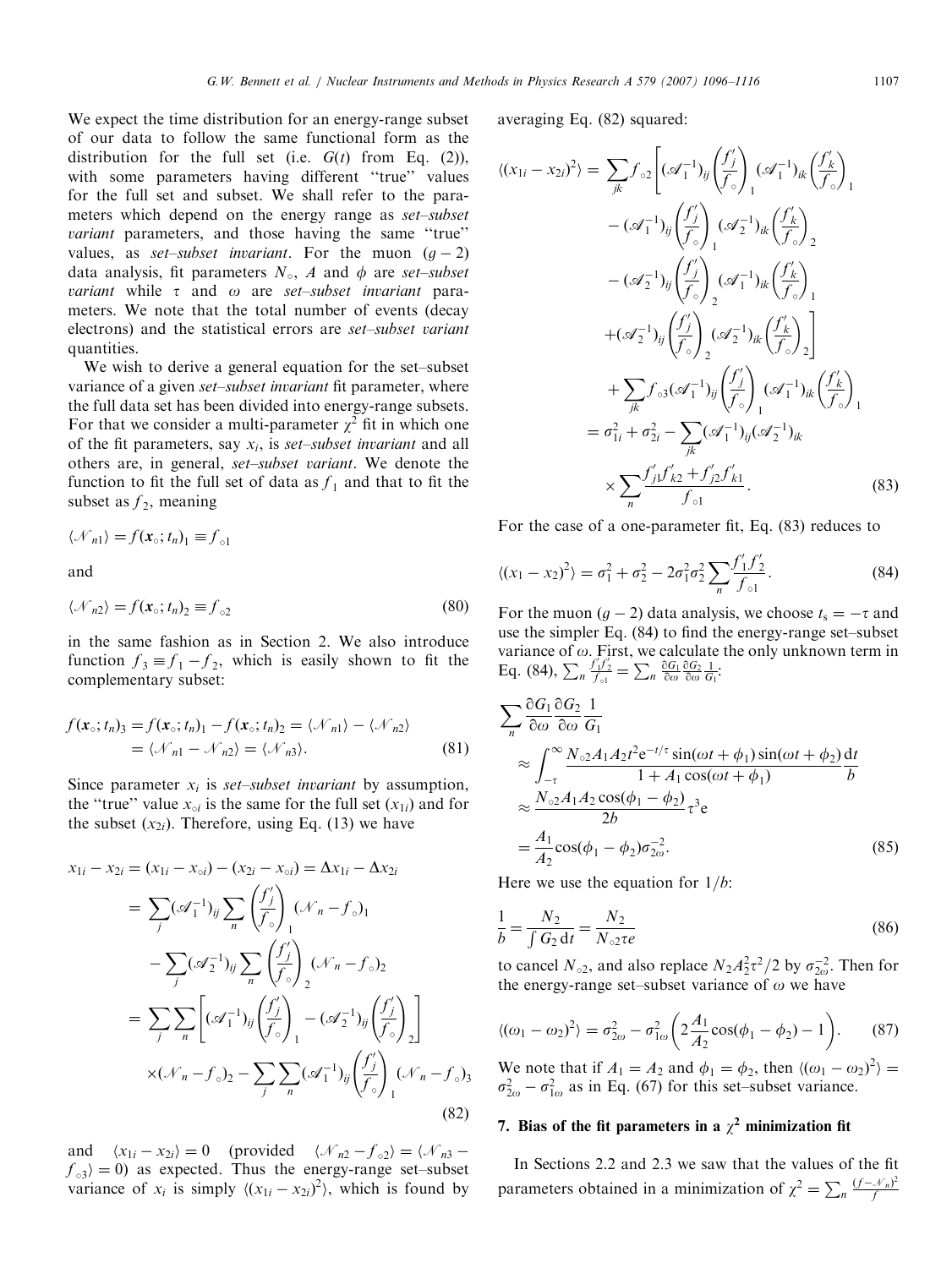are statistically shifted with respect to the "true" values  $x_{oi}$ by some  $\Delta x_i$ :  $x_i = x_{\text{o}i} + \Delta x_i$ , and that these shifts give rise to the statistical errors of the fit parameters  $\sigma_i^2 \equiv \langle (\Delta x_i)^2 \rangle$ and correlations  $\langle \Delta x_i \Delta x_j \rangle$ . In this section we investigate another important quantity, namely the systematic bias of the fit parameters, which is nothing more than an ensemble average of the shift:  $\langle \Delta x_i \rangle$ . In particular, it will be shown that if fits are made to data which are divided into a sufficient number of equivalent subsets, then the overall error will increase significantly.

In order to determine the bias, we rewrite Eq. (12) for the  $\chi^2$  minimization requirement in more detail:

$$
0 = \frac{1}{2} \frac{\partial \chi^2}{\partial x_i} = \sum_n \frac{f'_i}{f} \left( f - \mathcal{N}_n - \frac{1}{2} \frac{(f - \mathcal{N}_n)^2}{f} \right)
$$
  
\n
$$
= \sum_n \left[ \frac{f'_i + \sum_j f''_j \Delta x_j + \cdots}{f_\circ + \sum_j f'_j \Delta x_j + \cdots} \right]
$$
  
\n
$$
\times \left( f_\circ - \mathcal{N}_n + \sum_j f'_j \Delta x_j + \frac{1}{2} \sum_{jk} f''_{jk} \Delta x_j \Delta x_k + \cdots - \frac{1}{2} \frac{(f_\circ - \mathcal{N}_n + \sum_j f'_j \Delta x_j + \cdots)^2}{f_\circ + \cdots} \right)
$$
 (88)

and search for a solution in the form of successive approximations  $\Delta x_i = \Delta x_i^{\circ} + \Delta x_i^1 + \cdots$  with the leading approximation being

$$
\Delta x_i^\circ = \sum_j (\mathscr{A}^{-1})_{ij} \sum_n \frac{f'_j}{f_\circ} (\mathcal{N}_n - f_\circ) \tag{89}
$$

as in Eq. (13). Since  $\langle \mathcal{N}_n - f_{\circ} \rangle = 0$ , the ensemble average of  $\Delta x_i^{\circ}$  vanishes. For the next-to-leading term  $\Delta x_i^1$ , which is of second order in  $(\mathcal{N}_n - f(\mathbf{x}_0; t_n))/\mathcal{N}_n$ , we have the equation

$$
\sum_{n} \frac{f'_{i}}{f_{\circ}} \left[ \sum_{p} f'_{p} \Delta x_{p}^{1} + \frac{1}{2} \sum_{j} \sum_{k} f''_{jk} \Delta x_{j}^{\circ} \Delta x_{k}^{\circ} - \frac{1}{2} \frac{(f_{\circ} - \mathcal{N}_{n} + \sum_{j} f'_{j} \Delta x_{j}^{\circ})^{2}}{f_{\circ}} + \left( -\frac{\sum_{j} f'_{j} \Delta x_{j}^{\circ}}{f_{\circ}} + \frac{\sum_{j} f''_{ij} \Delta x_{j}^{\circ}}{f'_{i}} \right) \times \left( (f_{\circ} - \mathcal{N}_{n}) + \sum_{k} f'_{k} \Delta x_{k}^{\circ} \right) = 0 \tag{90}
$$

which has the solution

$$
\Delta x_p^1 = \sum_i (\mathcal{A}^{-1})_{pi} \left[ -\sum_j \sum_n \frac{f'_i f'_j}{f^2_{\circ}} (\mathcal{N}_n - f_{\circ}) \Delta x_j^{\circ} + \sum_{jk} \sum_n \frac{f'_j f'_j f'_k}{f^2_{\circ}} \Delta x_j^{\circ} \Delta x_k^{\circ} + \sum_j \sum_n \frac{f''_j}{f_{\circ}} (\mathcal{N}_n - f_{\circ}) \Delta x_j^{\circ}
$$

$$
- \sum_{jk} \sum_{n} \frac{f_{ij}^{"} f_{k}^{"} }{f_{\circ}} \Delta x_{j}^{\circ} \Delta x_{k}^{\circ}
$$
  

$$
- \frac{1}{2} \sum_{jk} \sum_{n} \frac{f_{j}^{'} f_{jk}^{"} }{f_{\circ}} \Delta x_{j}^{\circ} \Delta x_{k}^{\circ}
$$
  

$$
+ \frac{1}{2} \sum_{n} \frac{f_{j}^{'}}{f_{\circ}^{2}} (\mathcal{N}_{n} - f_{\circ})^{2}
$$
  

$$
- \sum_{j} \sum_{n} \frac{f_{j}^{'} f_{j}^{'}}{f_{\circ}^{2}} (\mathcal{N}_{n} - f_{\circ}) \Delta x_{j}^{\circ}
$$
  

$$
+ \frac{1}{2} \sum_{jk} \sum_{n} \frac{f_{j}^{'} f_{j}^{'} f_{k}^{'}}{f_{\circ}^{2}} \Delta x_{j}^{\circ} \Delta x_{k}^{\circ} \Bigg].
$$
  
(91)

The systematic bias in the pth fit parameter from a  $\chi^2$ minimization is given by the ensemble average of Eq. (91). In the averaging, the first and third terms in square brackets cancel the second and fourth terms, respectively, and the seventh and eighth terms partially cancel each other. The net result is

$$
\langle \Delta x_p \rangle = \langle \Delta x_p^1 \rangle = -\frac{1}{2} \sum_{ijk} (\mathcal{A}^{-1})_{pi} (\mathcal{A}^{-1})_{jk} \sum_n \frac{f'_i f''_j}{f_o}
$$
  
+ 
$$
\frac{1}{2} \sum_i (\mathcal{A}^{-1})_{pi} \sum_n \frac{f'_i}{f_o} - \frac{1}{2} \sum_{ijk} (\mathcal{A}^{-1})_{pi} (\mathcal{A}^{-1})_{jk}
$$
  

$$
\times \sum_n \frac{f'_i f'_j f'_k}{f_o^2}.
$$
 (92)

For the case of one-parameter fit, Eq. (92) gives

$$
\langle \Delta x \rangle = -\frac{1}{2} \sigma_x^4 \sum_n \frac{f' f''}{f_\circ} + \frac{1}{2} \sigma_x^2 \sum_n \frac{f'}{f_\circ} - \frac{1}{2} \sigma_x^4 \sum_n \frac{f'^3}{f_\circ^2}.
$$
 (93)

### 7.1. Bias on the fitted muon  $(g - 2)$  frequency

Let us estimate the bias on  $\omega$  in the case that the data are divided into a number of subsets before fits to function  $G(t)$ are performed. As before, we set the histogram start time at  $-\tau$ , which makes all parameters statistically independent, and allows the use of Eq. (93). Replacing sums by integrals, for the three terms in Eq. (93) we have

$$
\langle \Delta \omega \rangle_{1} \approx \frac{1}{2} \left( \frac{\sqrt{2}}{\tau A \sqrt{N}} \right)^{4} \times \frac{N}{\int_{-\tau}^{\infty} N_{\circ} e^{-t/\tau} [1 + A \cos(\omega t + \phi)] dt}
$$
  
 
$$
\times \int_{-\tau}^{\tau_{\text{max}}} \frac{N_{\circ} e^{-t/\tau} A t \sin(\omega t + \phi) \times N_{\circ} e^{-t/\tau} A t^{2} \cos(\omega t + \phi)}{N_{\circ} e^{-t/\tau} [1 + A \cos(\omega t + \phi)]} dt
$$
  
 
$$
\approx \frac{2}{\tau^{4} A^{2} N} \times \frac{1}{e \tau} \times \frac{1}{2\omega} [-e^{-t/\tau} t^{3} \cos 2(\omega t + \phi)] \Big|_{-\tau}^{\tau_{\text{max}}}
$$
  
\sim 
$$
\frac{1}{\omega \tau^{2} A^{2} N}
$$
(94)

$$
\langle \Delta \omega \rangle_2 \approx \frac{1}{2} \left( \frac{\sqrt{2}}{\tau A \sqrt{N}} \right)^2 \frac{1}{b} \int_{-\tau}^{t_{\text{max}}} \frac{N_{\circ} e^{-t/\tau} At \sin(\omega t + \phi)}{N_{\circ} e^{-t/\tau} [1 + A \cos(\omega t + \phi)]} dt
$$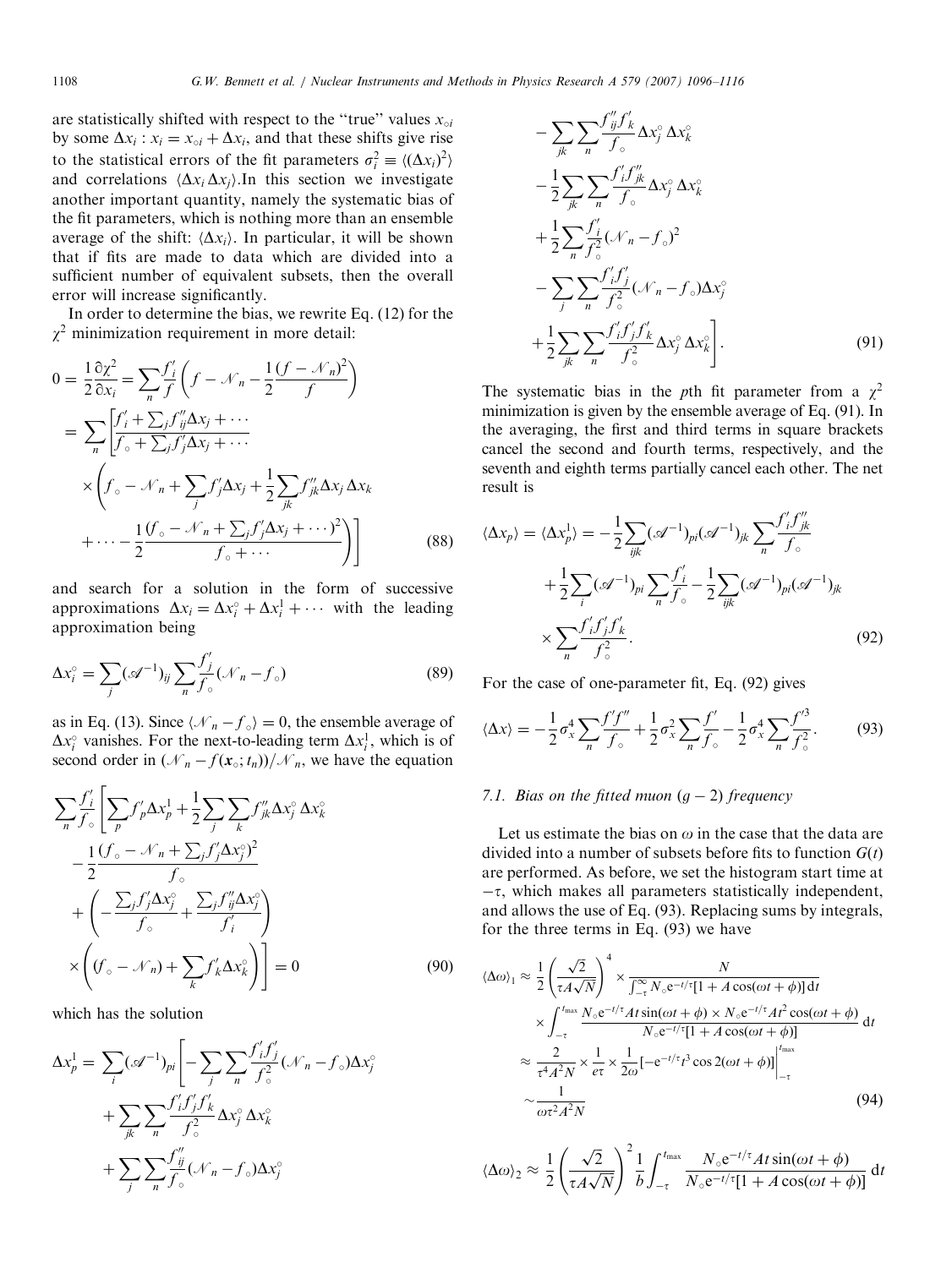$$
\approx \frac{1}{\omega^2 \tau^2 A N b} \left[ -\omega t \cos(\omega t + \phi) \right] \Big|_{-\tau}^{t_{\text{max}}} \sim \frac{t_{\text{max}} + \tau}{\omega \tau^2 A N b} = \frac{N_{\text{ch}}}{\omega \tau^2 A N}
$$
\n(95)

where  $(t_{\text{max}} + \tau)/b = N_{\text{ch}} \sim 3600$  is the typical number of histogram channels;

$$
\langle \Delta \omega \rangle_3 \approx \frac{1}{2} \left( \frac{\sqrt{2}}{\tau A \sqrt{N}} \right)^4
$$
  
\n
$$
\times \frac{N}{\int_{-\tau}^{\infty} N \cdot e^{-t/\tau} [1 + A \cos(\omega t + \phi)] dt}
$$
  
\n
$$
\times \int_{-\tau}^{t_{\text{max}}} \frac{(N \cdot e^{-t/\tau} A t \sin(\omega t + \phi))^3}{(N \cdot e^{-t/\tau} [1 + A \cos(\omega t + \phi)])^2} dt
$$
  
\n
$$
\approx \frac{2}{\tau^4 A N} \times \frac{1}{e \tau} \times \frac{3}{4\omega} [-e^{-t/\tau} t^3 \cos(\omega t + \phi)] \Big|_{-\tau}^{t_{\text{max}}}
$$
  
\n
$$
\sim \frac{3}{2\omega \tau^2 A N}.
$$
 (96)

Because of the factor  $N_{ch} \sim 3600$  in its numerator,  $\langle \Delta \omega \rangle_2$ , the second term in Eq. (93), is dominant. The ratio of the bias  $\langle \Delta \omega \rangle \approx \langle \Delta \omega \rangle_2$  to the statistical uncertainty  $\sigma_{\omega}$  is

$$
\frac{\langle \Delta \omega \rangle}{\sigma_{\omega}} = \frac{N_{\text{ch}}}{\omega \tau^2 A N} \times \left(\frac{\sqrt{2}}{\tau A \sqrt{N}}\right)^{-1} = \frac{N_{\text{ch}}}{\omega \tau \sqrt{2N}}.
$$
\n(97)

For a data set consisting of  $N \sim 10^6$  decay electrons, we have  $\langle \Delta \omega \rangle / \sigma_{\omega} = 0.03$ , for  $N \sim 10^9 \langle \Delta \omega \rangle / \sigma_{\omega} = 10^{-3}$ , etc. These are negligible, of course. However, if for technical reasons, for systematic studies, etc., the whole data set has to be divided into  $N_{\text{div}}$  equal parts and then fit separately, the weighted average being used as a final result, then the bias-to- $\sigma_{\omega}$  ratio is enhanced by a factor of  $N_{\text{div}}$ . Therefore, in order to keep the bias below the statistical uncertainty, one may divide the entire data set in no more than one may divide the entire data set in no more than  $\sigma_{\omega}/\langle\Delta\omega\rangle = \omega \tau \sqrt{2N}/N_{\rm ch}$  equal parts. For the typical data set of  $10<sup>9</sup>$  registered decay electrons, the whole data set may be divided into no more than 1000 equal parts.

### 7.2. Possible improvement of the  $\chi^2$  fit

In this section we show that the dominant (second) term in the expression for the bias on  $\omega$  (Eqs. (94)–(96)) is typical for an arbitrary fit function, and discuss ways to eliminate it. The three terms in Eqs. (94)–(96) for the bias of fit parameters can be estimated in the general case as

$$
\frac{\langle \Delta x \rangle_1}{x} \sim \frac{C_\sigma^4}{N^2} \times \frac{N}{\int f_\circ dt} \times \int \frac{f'f''}{f_\circ} dt
$$

$$
= \frac{1}{N} \times \frac{C_\sigma^4 C_{12}}{C_\circ} \tag{98}
$$

$$
\frac{\langle \Delta x \rangle_2}{x} \sim \frac{C_\sigma^2}{N} \times \frac{1}{b} \int \frac{f'}{f_\circ} \, \mathrm{d}t \sim \frac{1}{N} \times C_\sigma^2 C_1 \frac{t_{\text{max}} - t_s}{b}
$$
\n
$$
= \frac{1}{N} \times C_\sigma^2 C_1 \times N_{\text{ch}} \tag{99}
$$

$$
\frac{\langle \Delta x \rangle_3}{x} \sim \frac{C_\sigma^4}{N^2} \times \frac{N}{\int f_\circ dt} \times \int \frac{f'^3}{f_\circ} dt
$$

$$
= \frac{1}{N} \times \frac{C_\sigma^4 C_3}{C_\circ} \tag{100}
$$

where  $C_0$ ,  $C_0$ ,  $C_{12}$ ,  $C_1$  and  $C_3$  are some functions of parameters of the fit function f. The dimensionless combinations of these functions in Eqs. (98)–(100) contain no "amplitude" parameters (like  $N_{\circ}$  for the five-parameter fit function  $G(t)$ ). Instead, because they contain only "shape" parameters (like  $\tau$ , A,  $\omega$  and  $\phi$  for  $G(t)$ ), they are typically of the same order, as in the case of Eqs. (94)–(96). Thus the  $\langle \Delta x \rangle$  term, having a large extra factor  $N_{ch}$ , is expected to be dominant for any fit function.

All the same, the bias in the fit parameters can be reduced and the quality of the fit, improved. We rewrite Eqs. (92) and (93) as

$$
\langle \Delta x_p \rangle = -\frac{1}{2} \sum_{ijk} (\mathcal{A}^{-1})_{pi} (\mathcal{A}^{-1})_{jk} \sum_n \frac{f'_i f''_{jk}}{f_{\circ}}
$$
  
+  $\eta \sum_i (\mathcal{A}^{-1})_{pi} \sum_n \frac{f'_i}{f_{\circ}}$   
-  $\eta \sum_{ijk} (\mathcal{A}^{-1})_{pi} (\mathcal{A}^{-1})_{jk} \sum_n \frac{f'_i f'_j f'_k}{f_{\circ}^2}$  (101)

and

$$
\langle \Delta x \rangle = -\frac{1}{2}\sigma^4 \sum_{n} \frac{f'f''}{f_{\circ}} + \eta \sigma^2 \sum_{n} \frac{f'}{f_{\circ}} - \eta \sigma^4 \sum_{n} \frac{f'^3}{f_{\circ}^2} \tag{102}
$$

with  $\eta = \frac{1}{2}$ . We recall that in our definition of  $\chi^2$  in Section 2, we use the equation  $\sigma_n^2 = f(x, t_n)$  to determine the variance  $\sigma_n^2$  of the number of counts in the *n*th channel of the histogram. It can be shown (see for instance Ref. [\[10\]\)](#page-20-0) that for a  $\chi^2$  fit with  $\sigma_n^2 = \mathcal{N}_n$  the bias of fit parameters is also given by Eqs. (101) and (102), but now with  $\eta = -1$ . Moreover, the bias for the log-likelihood fit, which may be considered as a minimization of the function  $\mathscr{F}$ :

$$
\mathcal{F} \equiv \sum_{n} \left( \mathcal{N}_{n} \ln \frac{\mathcal{N}_{n}}{f} + f - \mathcal{N}_{n} \right)
$$
 (103)

is also given by Eqs. (101) and (102), with  $\eta = 0$ . Thus the second terms in Eqs. (101) and (102), which are dominant in the case of the  $\chi^2$  fit, are zero in the case of the loglikelihood fit. In the case where the full data set is divided into many equal subsets, we should expect the parameters determined by the likelihood method to be relatively free from bias. Moreover, the bias of the  $\chi^2$  fit with  $\sigma_n^2 = f$  is less than that with  $\sigma_n^2 = \mathcal{N}_n$  by a factor of  $-2$ . The troublesome second term can be eliminated by simply combining the two  $\chi^2$  fits in the proportion  $-2:1$ . In Ref. [\[10\]](#page-20-0) we present this and several other ways to improve the quality of the  $\chi^2$  fit to the level of the log-likelihood fit. Perhaps, the most simple of them is to use a "corrected"  $\chi^2$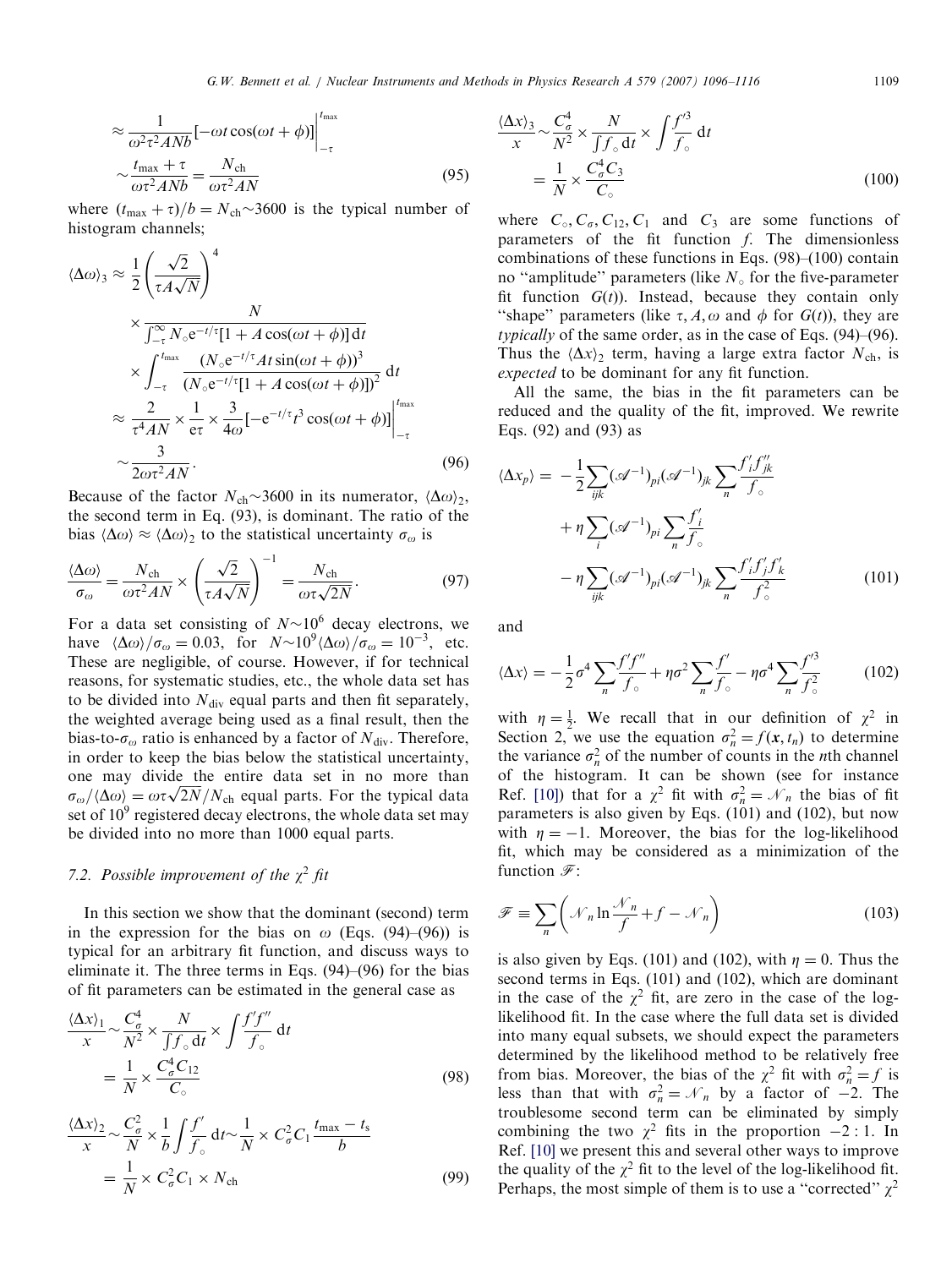function, which we define as

$$
\chi_{\text{corr}}^2 \equiv \sum_n \left( \frac{\left(f - \mathcal{N}_n\right)^2}{\mathcal{N}_n} - \frac{2}{3} \frac{\left(f - \mathcal{N}_n\right)^3}{\mathcal{N}_n^2} \right). \tag{104}
$$

The function  $\chi^2_{\text{corr}}$  is nothing but the first two terms of Taylor's expansion of the function  $\mathcal F$  from Eq. (103) in a power series of  $(f - \mathcal{N}_n)/\mathcal{N}_n$ .

N.B.: The improvement of the  $\chi^2$  fit, as discussed in this section, is relevant only in special cases, like that discussed in Section 7.1 where the data have to be divided into many parts. Otherwise, the  $\chi^2$  fit generally works perfectly well. In particular,  $\chi^2$  and log-likelihood fits to our time spectra give virtually identical results, well within statistical errors. Given that the maximum likelihood fit takes considerably more computer time, we use  $\chi^2$  minimization for most of our fits.

### 8. Weighting method

The conventional approach used in data analysis for the Brookhaven experiment was to fit the spectra of the number of events above a given energy threshold versus time. In this section we study the advantage of weighting the entries in the time histogram by some function of the measured energy of decay electrons, in order to reduce the statistical error on the fitted value of  $\omega$ .

As mentioned above, the electron decay asymmetry, A, is a function of electron energy. If  $y = E/E_{\text{max}}$  is the relative energy, then the number of events (or probability density) and the asymmetry as functions of  $\nu$  are given in Eqs. (105) and (106):

$$
n(y) = \frac{1}{3}(y-1)(4y^2 - 5y - 5)\varepsilon_n(y)
$$
\n(105)

$$
A(y) = \frac{-8y^2 + y + 1}{4y^2 - 5y - 5} \varepsilon_A(y)
$$
 (106)

respectively. The effects of detector acceptance (including finite energy resolution) are accounted for by  $\varepsilon_n(y)$  and  $\varepsilon_A(y)$ . The functions  $n(y)$  and  $A(y)$  are plotted in Fig. 4 for the case of  $\varepsilon_n = 1$  and  $\varepsilon_A = 1$ . We note that in this case

$$
\int_0^1 n(y) \, dy = 1 \quad \text{and} \quad \int_0^1 n(y) A(y) \, dy = 0. \tag{107}
$$

In the following we assume that  $n(y)$  is normalized as in Eq. (107)

Earlier we showed, that if we include only decay electrons of energy greater than  $E_{thr}$  in our analysis, a threshold of roughly 1.8 GeV (which maximizes  $NA^2$ ) will minimize the statistical error. In practice, the detector system records electrons with  $y$  as small as 0.2, so that the lower part of the spectrum has an asymmetry opposite in sign to the high-energy one. Direct inclusion of those decays would decrease the average value of  $NA^2$  and thereby increase the statistical error. We would clearly do better to assign negative weights to the low-energy events. More generally, we can introduce some weight



Fig. 4. Differential probability density of decay electrons  $n(y)$  and asymmetry  $A(y)$  as functions of relative energy  $y = E/E_{\text{max}}$ .

function  $p(y)$  and consider a modified probability density function (pdf).

Now the two-dimensional (time  $t$  and relative energy  $y$ ) pdf for  $G(t, y)$  is

$$
\mathcal{P}(t, y) = \frac{G(t, y)}{\int_{-\tau}^{\infty} \int_{0}^{1} G(t, y) dy dt}
$$

$$
\approx \frac{n(y)}{\tau e} e^{-t/\tau} (1 + A(y) \cos(\omega t + \phi)).
$$
(108)

For convenience we consider the binned pdf,  $\mathscr{P}_{mq}$ , where the first subscript refers to the time bin and the second one to the energy bin:

$$
\mathcal{P}_{mq} = \frac{n_q}{\tau e} e^{-t_m/\tau} (1 + A_q \cos(\omega t_m + \phi)) b_y b_t
$$
  
= 
$$
\frac{b_y b_t}{\tau e} e^{-t_m/\tau} (n_q + n_q A_q \cos(\omega t_m + \phi)).
$$
 (109)

Here the corresponding bin widths  $b_t$  and  $b_y$  are explicitly included. Multiplying  $\mathcal{P}_{mq}$  by the total number of events N, one gets the expected number of events in the  $(m, q)$ th bin. Summing up all such events over a threshold  $q_{\text{thr}}$ (corresponding to  $y_{thr}$ ) for fixed m, one gets the number of events in the mth channel of the time distribution:

$$
\mathcal{N}_m \equiv \sum_{q > q_{\text{thr}}} N \mathcal{P}_{mq}
$$
  
=  $N \frac{b_l b_y}{\tau e} e^{-t_m/\tau} (1 + \langle A \rangle_y \cos(\omega t_m + \phi))$  (110)

where

$$
\langle A \rangle_{y} \equiv \frac{\sum_{q > q_{\text{thr}}} n_q A_q}{\sum_{q > q_{\text{thr}}} n_q} \tag{111}
$$

is the average asymmetry, A, for events with energy above the threshold  $y_{thr}$ . In the conventional analysis, the distribution in Eq. (110) is fit with the five-parameter function  $G(t)$ .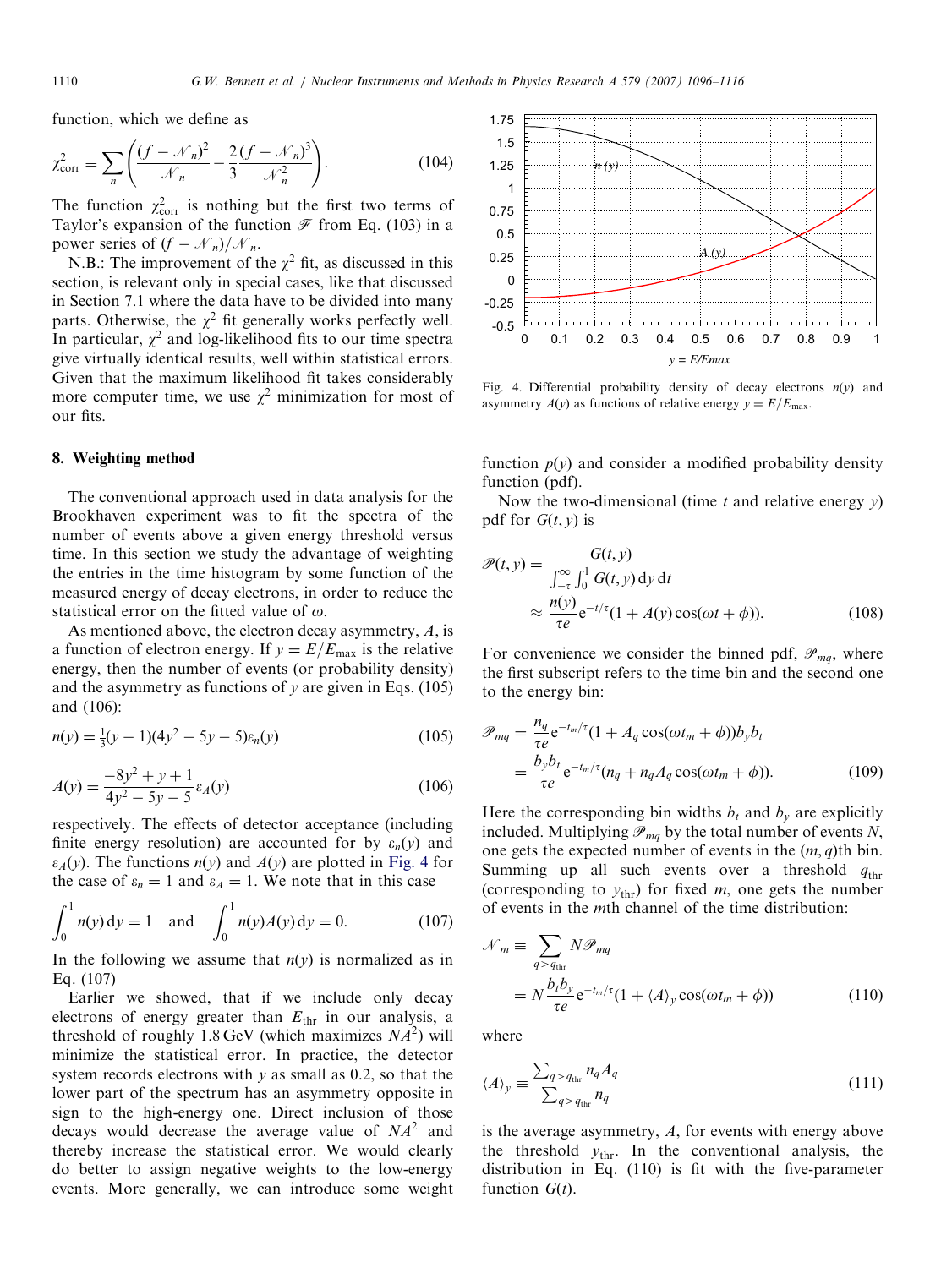Now, for a weighted pdf we have

$$
\mathcal{P}_{mq}p_q = p_q \frac{b_t b_y}{\tau e} n_q e^{-t_m/\tau} (1 + A_q \cos(\omega t_m + \phi))
$$
  
= 
$$
\frac{b_t b_y}{\tau e} e^{-t_m/\tau} (n_q p_q + n_q p_q A_q \cos(\omega t_m + \phi))
$$
(112)

and the content<sup>3</sup> of the *mth* time bin is

$$
\mathcal{N}_m^p \equiv \sum_{q > q_{\text{thr}}} N \mathcal{P}_{mq} p_q \tag{113}
$$

$$
= N \frac{b_t b_y}{\tau e} e^{-t_m/\tau} (\langle p \rangle_y + \langle p A \rangle_y \cos(\omega t_m + \phi)). \tag{114}
$$

This time distribution may be fit with the five-parameter function:

$$
f(t) = e^{-t/\tau} (C + A\cos(\omega t + \phi))
$$
\n(115)

where, as compared to function  $G(t)$ , we remove the overall normalization parameter  $N_0$  in favor of the offset C because it better handles the situation where  $C = \langle p \rangle_v \approx 0$ .

Next, we need to evaluate the statistical error for the mth channel of the time distribution given in Eq. (114). We rewrite Eq. (113) to show the statistical fluctuations of all terms in the sum explicitly:

$$
\mathcal{N}_m^p = \sum_{q > q_{\text{thr}}} N \mathcal{P}_{mq} p_q = \sum_{q > q_{\text{thr}}} (N \mathcal{P}_{mq} \pm \sqrt{N \mathcal{P}_{mq}}) p_q \qquad (116)
$$

and obtain the statistical error for  $\mathcal{N}_m^p$ .

$$
\sigma_m^2 \equiv \langle \mathcal{N}_m^{p2} \rangle - \langle \mathcal{N}_m^p \rangle^2 = \sum_{q > q_{\text{thr}}} N \mathcal{P}_{mq} p_q^2 \tag{117}
$$

$$
= N \frac{b_t b_y}{\tau e} e^{-t_m/\tau} [\langle p^2 \rangle_y + \langle p^2 A \rangle_y \cos(\omega t_m + \phi)]. \tag{118}
$$

Now we construct the  $\chi^2$  function as in Eq. (4) and, following the steps outlined in Section 2.2, derive the equation for the error matrix:

$$
\langle \Delta x_i \, \Delta x_j \rangle = (\mathcal{A}^{-1})_{ij} \quad \text{where } \mathcal{A}_{ij} = \sum_m \frac{f'_i f'_j}{\sigma_m^2} \tag{119}
$$

which is actually the same as in Eqs. (17) and (14) respectively.<sup>4</sup> Then we replace the sum in Eq. (119) by an integral, diagonalize the matrix  $\mathscr A$  with the choice of histogram start time  $t_s = -\tau$ , and calculate the corresponding diagonal matrix element for the fit parameter  $\omega$ , which is in our case  $\sigma_{\omega}^{-2}$ :

$$
\sigma_{\omega}^{-2} = \frac{N}{\tau \epsilon} \int_{-\tau}^{\infty} \frac{t^2 e^{-t/\tau} \langle p A \rangle_y^2 \sin^2(\omega t + \phi)}{\langle p^2 \rangle_y + \langle p^2 A \rangle_y \cos(\omega t + \phi)} dt \approx \frac{N \langle p A \rangle_y^2 \tau^2}{2 \langle p^2 \rangle_y}.
$$
\n(120)

For a practical implementation of the weighting method, we form a histogram as a function of  $m$  (time) by summing  $N\mathcal{P}_{mq}$  over some chosen subset of the energy, q, in Eqs. (113) and (117). Then we fit the resulting distribution with  $G(t)$ , or with the function given in Eq. (115), and obtain fit values and statistical errors for  $\omega$  and other fit parameters.

# 8.1. Weighting with  $p(y) = A(y)$  and  $p(y) = y$

In our experiment, we use two weighting functions:  $p(y) = A(y)$  and the conventional  $p(y) = 1$ . Fig. 5 shows the figure of merit  $\sigma_{\omega}^{-2}$  (in relative units) as a function of energy threshold for these weighting functions and also for the case  $p(y) = y$ . Of these, it is evident that the weighting method with  $p(y) = A(y)$  gives the best statistical precision for  $\omega$ . It is, in fact, the best weighting method, as shown in the next section. Using the asymmetry weighting with an energy threshold of  $y_{thr}$   $\sim$  0.3 reduces the statistical error on  $\omega$  by 10% or more.

Another virtue of the  $p(y) = y$  weighting method is that it can substantially reduce systematic errors caused by pileup, when two decay electrons of fractional energies  $y_1$  and  $y_2$ , respectively, are detected simultaneously (i.e. piled-up) and are counted as a single electron of energy  $y = y_1 + y_2$ . The pile-up contribution to the energy dependent time spectrum can be described by the equation:

$$
f_{pu}(t, y) = \left(\frac{1}{2} \int_0^y \mathcal{P}(t, y') \mathcal{P}(t, y - y') dy'\right) - \left(\mathcal{P}(t, y) \int_0^1 \mathcal{P}(t, y') dy'\right)
$$
(121)

where the first term is the probability of two events at energies y' and  $y - y'$  to pile-up and form an event at energy y. The second term is the probability of an event at energy y to pile-up with any other event and thus no longer contribute to the distribution at an energy y. With the help of the characteristic function of the pdf one may verify that

$$
\int_0^2 y f_{pu}(t, y) \, dy = 0 \tag{122}
$$



Fig. 5. Figure of merit  $\sigma_{\omega}^{-2}$  as a function of energy threshold  $y_{\text{thr}} =$  $E_{\text{thr}}/E_{\text{max}}$  for the case  $\varepsilon_n = 1$  and  $\varepsilon_A = 1$ . The ML weighting refers to the optimal case which follows from a maximum likelihood argument in the text.

<sup>&</sup>lt;sup>3</sup>Here it is a weighted sum of events, thus not integer in general.

<sup>&</sup>lt;sup>4</sup>We note that Eq. (119) for  $\mathcal{A}_{ij}$  is more general than Eq. (14) because  $\sigma_m^2$  is, in turn, more general than  $\sigma_m^2 = f_\circ$  in Eq. (14).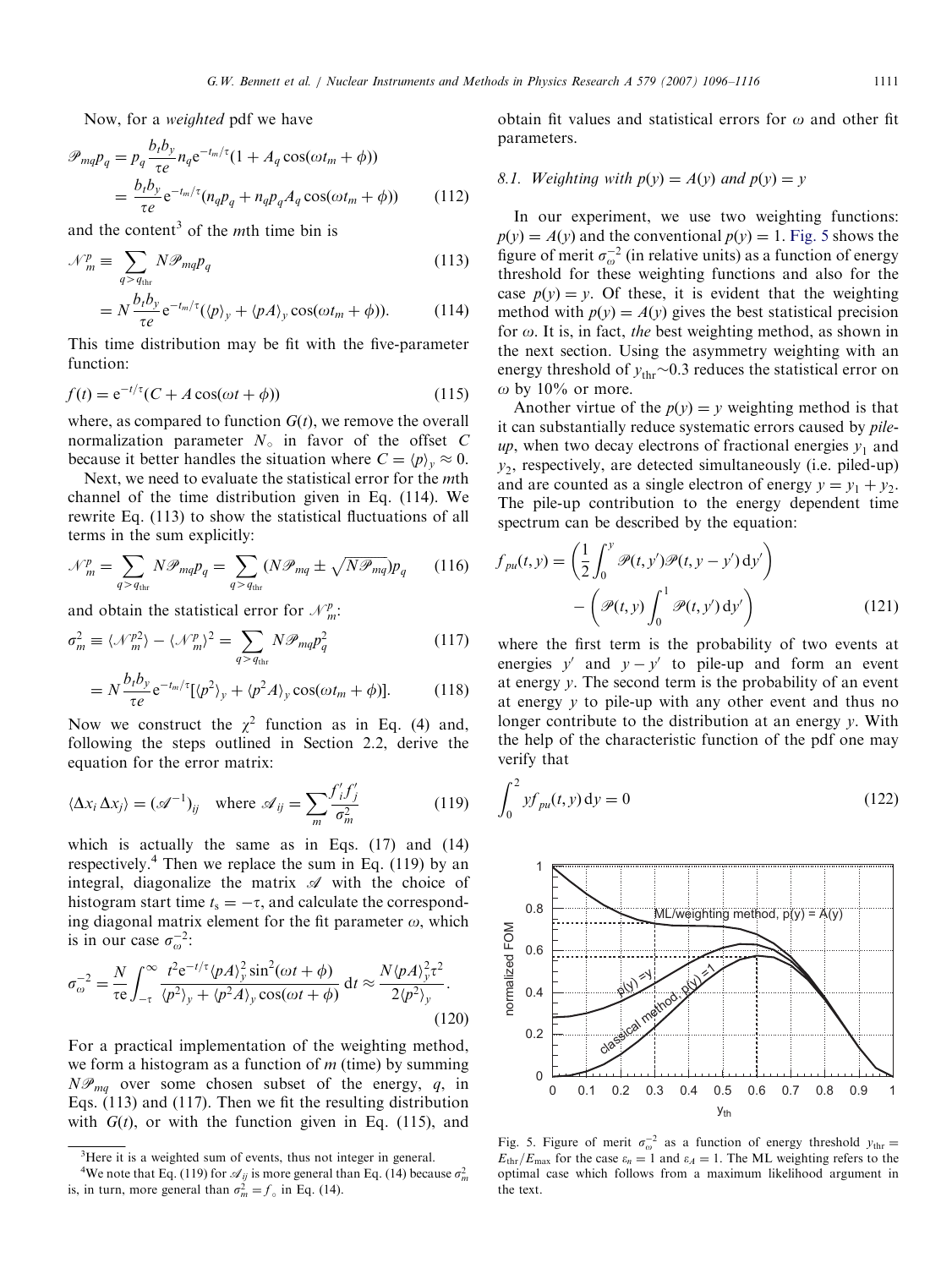and hence the pile-up contribution vanishes (for  $y_{thr} = 0$ ) or is greatly reduced using a weight  $p(y) = y$ . If the acceptance parameters  $\varepsilon_N$  and  $\varepsilon_A$  are both equal to 1, all particles would be accepted and the energy-weighted asymmetry would be small. However, the detectors are designed so that the acceptance is low for low-energy electrons and high for high-energy electrons, and in this circumstance, the energy-weighting works reasonably well.

# 8.2. Cramér–Rao bound for the five-parameter distribution  $G(t)$

The theoretical lower limit for the precision of a single or non-correlated fit parameter for a given event distribution (e.g. parameter  $\omega$  for the time–energy distribution  $\mathcal{P}(t, v)$  if the histogram start time is chosen to be  $-\tau$ ) is set by the Cramér-Rao limit [\[11\]:](#page-20-0)

$$
\frac{1}{\sigma_{\omega}^{2}} \le \left\langle \left(\frac{\text{dln}L}{\text{d}\omega}\right)^{2} \right\rangle_{\text{pdf}}
$$
\nor, equivalently,  $\frac{1}{\sigma_{\omega}^{2}} \le -\left\langle \frac{\text{d}^{2} \ln L}{\text{d}\omega^{2}} \right\rangle_{\text{pdf}}$  (123)

where  $\ln L$  is the (unbinned) log-likelihood function, and averaging over the pdf (or over collected events) is assumed. Thus, the lowest bound corresponds to the maximum likelihood method.

Since the probability of a particular, kth, event is

$$
L_k = \frac{n(y_k)}{\tau e} e^{-t_k/\tau} (1 + A(y_k) \cos(\omega t_k + \phi))
$$
\n(124)

the total log-likelihood function is

$$
\ln L = \sum_{k=1}^{N} \ln L_k = \sum_{k=1}^{N} \ln n(y_k) - N \ln \tau - N - \sum_{k=1}^{N} \frac{t_k}{\tau} + \sum_{k=1}^{N} \ln(1 + A(y_k) \cos(\omega t_k + \phi)).
$$
\n(125)

Applying Eq. (123) we have

$$
\frac{1}{\sigma_{\omega}^2} \le \left(\frac{\text{dln}L}{\text{d}\omega}\right)^2 = \sum_{k=1}^{N} t_k^2 A^2(y_k) \left(\frac{\sin(\omega t_k + \phi)}{1 + A(y_k)\cos(\omega t_k + \phi)}\right)^2
$$

$$
\approx \frac{1}{2} \sum_{k=1}^{N} t_k^2 A^2(y_k) \equiv \frac{N}{2} \langle t^2 A^2 \rangle_{t,y} = \frac{N}{2} \tau^2 \langle A^2 \rangle_{y}
$$
(126)

where in the last step we use the fact that asymmetry is not time-dependent, and as before,  $\tau^2$  is the average value of  $t^2$ in the range  $-\tau$  to infinity.

Thus for the figure of merit,  $\sigma_{\omega}^{-2}$ , we obtain

$$
\sigma_{\omega}^{-2} = \frac{1}{2} N \tau^2 \langle A^2 \rangle_y \tag{127}
$$

as the Cramér-Rao lower bound for our case. By comparison, the  $\sigma_{\omega}^{-2}$  value obtained in Section 3 for the classical method,  $p = 1$ , may be written as

$$
\sigma_{\omega}^{-2} = \frac{1}{2} N \tau^2 \langle A \rangle_{y}^2 \tag{128}
$$

where  $\langle A \rangle$ <sub>v</sub> is the decay electron asymmetry averaged over electrons above the energy threshold,  $y>y_{\text{thr}}$ . Since  $\langle A \rangle_y^2 < \langle A^2 \rangle_y$ , the classical method is not optimal. The weighting method with weight function  $p(y) = A(y)$ , on the contrary, gives rise to the combination  $\langle A^2 \rangle$ .

$$
\sigma_{\omega}^{-2} = \frac{1}{2} N \tau^2 \frac{\langle p A \rangle_y^2}{\langle p^2 \rangle_y} = \frac{1}{2} N \tau^2 \langle A^2 \rangle_y \tag{129}
$$

see Eq. (120), and hence reaches the Cramér–Rao limit. The optimal weighting is uniquely given by asymmetry weighting. The result does not depend on the particular  $\nu$ dependence of  $n(y)$  or  $A(y)$ , which are taken from the data.

### 9. The ratio method—a new method of extracting the anomalous precession frequency

In the ratio method, the full data set is randomly split into four independent subsets of equal size. The corresponding time spectra from the four subsets are combined so that the exponential decay of the muon and the overall normalization are effectively divided out; the resulting spectrum is fit for the amplitude, frequency and phase of the  $(g - 2)$  oscillation. An advantage of the ratio method is that, like the exponential decay itself, any slowly varying multiplicative distortion of the spectrum will be much reduced.

The three-parameter ratio fitting function  $r(t)$  is derived from the five-parameter function  $G(t)$ . We introduce the functions

$$
u_{+}(t) \propto \frac{1}{4} G(t + T/2) = \frac{1}{4} N_{\circ} e^{-t/\tau} e^{-T/2\tau}
$$
  
×[1 - A cos(\omega t + \phi + \frac{1}{2}\omega \delta\_{T})] (130)

$$
u_{-}(t) \propto \frac{1}{4} G(t - T/2) = \frac{1}{4} N_{\circ} e^{-t/\tau} e^{T/2\tau}
$$
  
×[1 - A cos(\omega t + \phi - \frac{1}{2}\omega \delta\_T)] (131)

$$
v_1(t) \propto \frac{1}{4} G(t) = \frac{1}{4} N_{\circ} e^{-t/\tau} [1 + A \cos(\omega t + \phi)] \tag{132}
$$

$$
v_2(t) \propto \frac{1}{4} G(t) = \frac{1}{4} N_{\circ} e^{-t/\tau} [1 + A \cos(\omega t + \phi)] \tag{133}
$$

which describe the four statistical data sets shifted in time by either one half of a  $(g - 2)$  period  $(u<sub>±</sub>)$ , or not shifted  $(v_{1,2})$ . Here the fixed parameter T is the nominal  $(g - 2)$ period, known a priori (e.g. from previous experiments) to 5–10 ppm accuracy, which is sufficient in this application. The difference from the true value is given by  $\delta_T$ .

The function  $r(t)$  is constructed as

$$
r(t) = \frac{v_1(t) + v_2(t) - u_+(t) - u_-(t)}{v_1(t) + v_2(t) + u_+(t) + u_-(t)}.
$$
\n(134)

It can be simplified by the use of successive approximations on small parameters  $(T/4\tau)^2 = 288$  ppm and  $\omega \delta_T/2 =$  $\pi \times 10$  ppm = 31.4 ppm. Keeping terms greater than 0.1 ppm, we have

$$
r(t) = -A\cos(\omega t + \phi) + \left(\frac{T}{4\tau}\right)^2 - \left(\frac{T}{4\tau}\right)^2 A^2 \cos^2(\omega t + \phi).
$$
\n(135)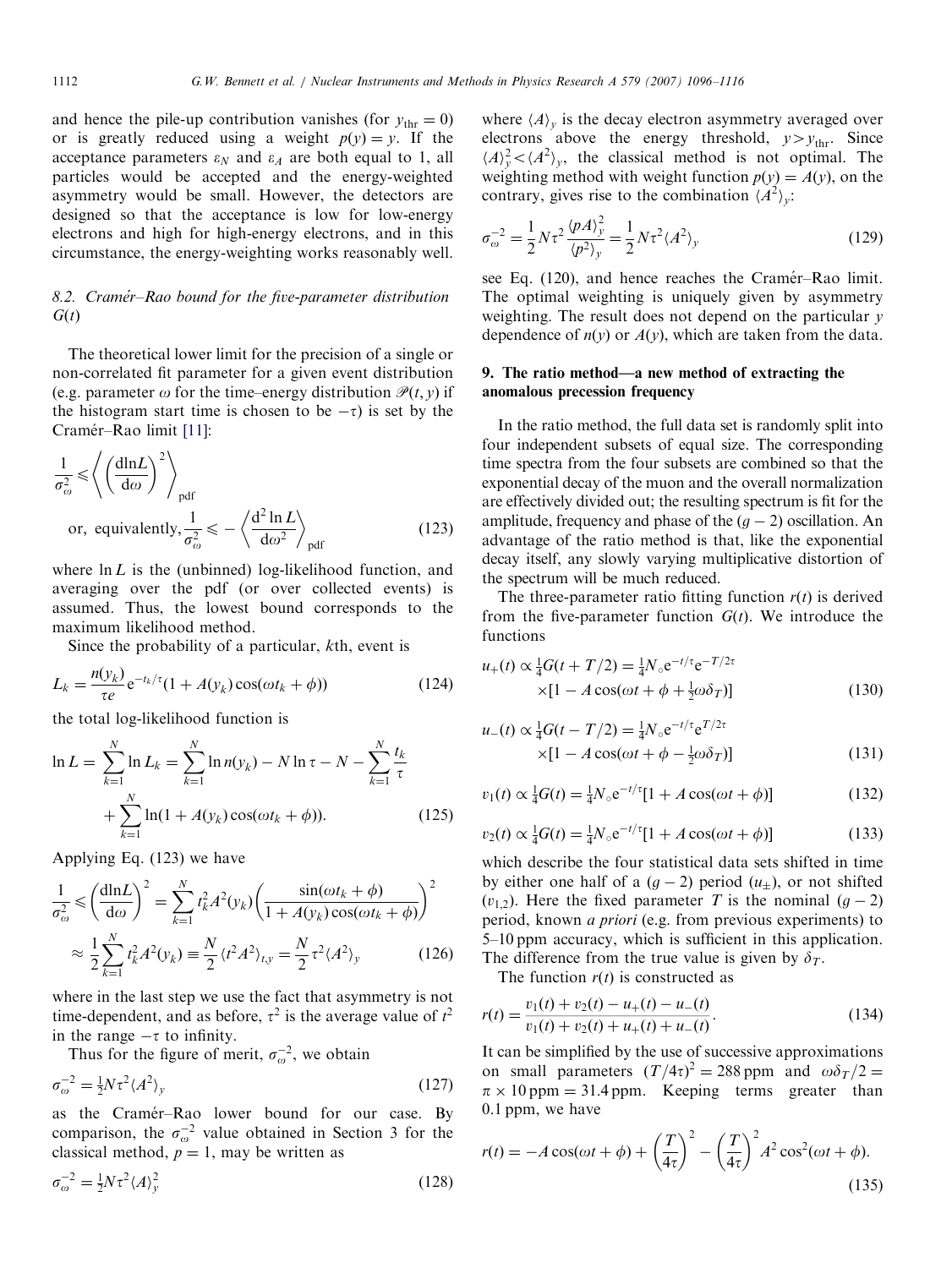<span id="page-17-0"></span>In fact, once the last term was shown to have a negligible effect on the fitted value for  $\omega$ , the three-parameter function

$$
r(t) = -A\cos(\omega t + \phi) + 2.88 \times 10^{-4}
$$
 (136)

was used instead.

We note that, if the weighting of the counts in the histograms were  $u_+ : u_- : v_1 : v_2 = e^{T/2\tau} : e^{-T/2\tau} : 1 : 1$  instead of  $1:1:1:1$ , then the last two terms in Eq. (135) would be eliminated but, as mentioned, the approximations of that equation are sufficiently good for this case.

The statistical fluctuation of  $r(t_n)$  is driven by the statistical fluctuations of  $v_{1,2}(t_n)$  and  $u_{+-}(t_n)$ :

$$
\sigma_{v_1}^2(t_n) = v_1(t_n); \quad \sigma_{v_2}^2(t_n) = v_2(t_n); \quad \sigma_{u_+}^2(t_n) = u_+(t_n)
$$
  

$$
\sigma_{u_-}^2(t_n) = u_-(t_n)
$$
 (137)

giving

$$
\sigma_r^2(t_n) = \frac{1 - r^2(t_n)}{v_1(t_n) + v_2(t_n) + u_+(t_n) + u_-(t_n)}.
$$
\n(138)

To a good approximation,  $1 - r^2(t_n) \approx 1$  and

$$
v_1(t_n) + v_2(t_n) + u_+(t_n) + u_-(t_n) \approx N_\circ e^{-t_n/\tau}
$$
 (139)

therefore  $\sigma_r^2(t_n)$  can be written as

$$
\sigma_r^2(t_n) = (N_{\circ} e^{-t_n/\tau})^{-1}.
$$
\n(140)

The  $\chi^2$  function can be constructed as in Eq. (4) and the equation for the error matrix is

$$
\langle \Delta x_i \, \Delta x_j \rangle = (\mathcal{A}^{-1})_{ij}
$$
\nwhere now

\n
$$
\mathcal{A}_{ij} = \sum_n \frac{r'_i r'_j}{\sigma^2(t_n)} = \sum_n N_{\circ} e^{-t_n/\tau} r'_i r'_j.
$$
\n(141)

The equations for the matrix elements in Eq. (141) are very close to the corresponding equations for the fit parameters  $A, \omega$  and  $\phi$  of the five-parameter fit. Indeed, the matrix  $\mathscr A$ for the ratio fit method is (to leading order in  $\varepsilon = 0.011$  and  $\frac{1}{2}A^2 = 0.08$ 

$$
\mathcal{A} = \begin{bmatrix} \frac{N}{2} & 0 & 0 \\ 0 & \frac{NA^2 \tau^2}{2} \left[ \left( \frac{t_s}{\tau} + 1 \right)^2 + 1 \right] & \frac{NA^2 \tau}{2} \left( \frac{t_s}{\tau} + 1 \right) \\ 0 & \frac{NA^2 \tau}{2} \left( \frac{t_s}{\tau} + 1 \right) & \frac{NA^2}{2} \end{bmatrix}
$$
\n(142)

which coincides with the right bottom corner of the matrix  $\mathcal A$  in Eq. (24) for the five-parameter fit. Thus the equations for the statistical errors of the fit parameters A,  $\omega$  and  $\phi$  are given in Eqs. (27)–(29), respectively.

Finally, we note that while slow modulations  $(T \ge \frac{2\pi}{\omega})$ largely cancel in the ratio, fast modulations, such as those caused the CBO, are not canceled, and must be dealt within the same way as for the conventional analysis.

#### 10. The folding method

In the folding method, a simple but powerful method of checking for the presence of a periodic process (period  $T'$ ) in a time distribution, the distribution is cut into time slices of duration  $T'$  which are then re-summed. Mathematically, this is equivalent to the transformation  $t \to t'$ , where

$$
t' = \frac{t}{T'} - \text{integer}\left(\frac{t}{T'}\right). \tag{143}
$$

As an illustration, in Fig. 6 we give the positron time distribution from a 1997 ''engineering'' run [\[1\]](#page-20-0). Sharp background peaks with spacing  $2.7 \mu s$  are clearly seen together with the  $(g - 2)$  oscillations which have a period of  $4.37 \,\mu s$ . The  $2.7 \,\mu s$  peaks were produced by a problem, later remedied, in extracting protons from the BNL Alternating Gradient Synchrotron (AGS).

In [Fig. 7](#page-18-0) the data from the same run are plotted as a function of  $t'$ . Note that  $t'$  varies from 0 to 1, the latter corresponding to the length of one period,  $T'$ . The highest peak at  $t' = 0.90$  corresponds to the 2.7 µs structure seen in Fig. 6. Seven smaller peaks are also clearly seen. All together, the eight separate peaks correspond to the eight bunches of protons stored at uniform intervals around the AGS ring.

The ability to resolve background structure in  $t'$  is very sensitive to the exact value of the re-summation period  $T'$ and becomes sharpest for  $T' = 2.694 \,\mu s$ , the true AGS cyclotron period (the case actually shown in [Fig. 7\)](#page-18-0). Because even a small contamination of these AGS flashlets can lead to a significant systematic error in  $\omega$ , this exceptionally sensitive tool was essential to the accuracy of our result.

The folding method is largely complementary to the Fourier analysis method. The Fourier method, which we use extensively for our systematics studies (see Ref. [\[6\]\)](#page-20-0), is usually superior if one is searching for an unknown



Fig. 6. Fragment of decay positrons time distribution from a 1997 "engineering" run.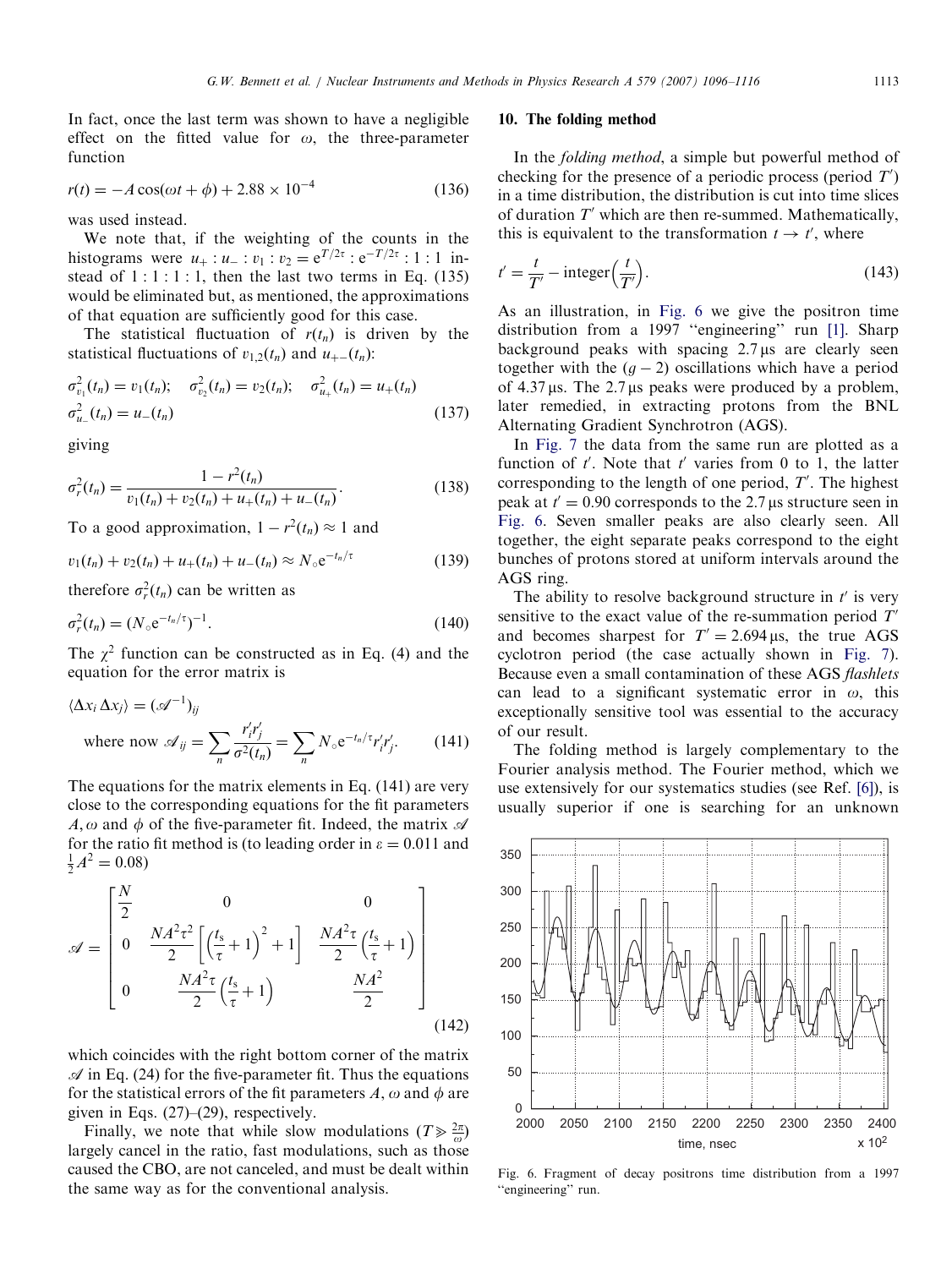<span id="page-18-0"></span>

Fig. 7. Distribution of  $t'$  for the same run as in [Fig. 6.](#page-17-0)

periodic process. In turn, the folding method has an advantage for the detection of a process with known period, especially if the functional form of the process is far from a pure sine wave. Another important advantage of the folding method is that the distribution of  $t'$  is a regular event distribution,  $\{\mathcal{N}_n\}$ , with statistical fluctuations  $\sqrt{\mathcal{N}_n}$ and with no correlation among different channels. In that respect, the Fourier transformation plot is more complicated for analysis.

In our search for CPT/Loretz violating oscillation in  $a<sub>u</sub>$ versus sideral time (to be published elsewhere) the limits we get are the same for  $\chi^2$  and Fourier analyses and for the folding method.

### 11. Kolmogorov–Smirnov test

The Kolmogorov–Smirnov compatibility test is a standard statistical procedure that can be used to determine whether or not two data sets, consisting of  $N_1$  and  $N_2$ entries, have the same underlying parent distribution. From each data set, one constructs a normalized cumulative distribution which grows monotonically from 0 to 1. These two cumulative distributions are then compared, point by point. The largest difference between the two,  $d_K$ , is used as a measure of the compatibility of the two distributions.

It was shown by Kolmogorov [\[12\]](#page-20-0) that when comparing two samples from the same parent distribution,  $d_K$  follows a distribution which is independent of the parent distribution. In the limit of infinite data sets, the distribution of  $d_K$ is such that the probability of  $d<sub>K</sub>$  to exceed some particular  $d_{K_0}$  is given by

$$
P(d_K > d_{K\circ}) = 2\sum_{k=1}^{\infty} (-1)^{k-1} \exp\left[-2k^2 d_{K\circ}^2 \left(\frac{N_1 N_2}{N_1 + N_2}\right)\right].
$$
\n(144)

The sensitivity of this test is not uniform. It tends to be more sensitive near the median value and to be less sensitive at the extreme ends of the cumulative distribution. Several variants that improve the uniformity have been proposed in Refs. [\[13,14\]](#page-20-0).

The probabilities for small data sets  $(N_1, N_2 \le 80)$  are commonly available in tables. In general, they can be generated using a Monte Carlo technique which simulates statistical fluctuations of otherwise identical distributions.

In our experiment, we mostly used the Kolmogorov– Smirnov test and its variants for selection or rejection of decay electron/positron data, which come in separate short runs  $(10^4 - 10^5$  events) and from separate detectors. Runs were rejected when data from a large number of detectors showed low probability ( $P < 10^{-2}$ ). Likewise detectors were rejected when their data had  $P < 10^{-2}$  for a sequence of runs. The probability distribution of accepted data was uniform. In addition, an effective detector gain correction procedure based on the Kolmogorov–Smirnov test was developed.

There are several advantages of the Kolmogorov–Smirnov test. The parent distribution does not need to be known, which reduces the possibility that some bias to the derived value of  $\omega$  could be introduced by the data sample selection. In addition, the test does not involve any fits or iteration procedures, nor does it require the data to be binned.

### 12. Conclusions

In this paper, we have described some of the basic statistical ideas which have been applied to the analysis of the muon  $(g - 2)$  data. We have obtained equations for statistical errors, correlations of fit parameters and other properties of a  $\chi^2$  fit of the muon  $(g-2)$  time spectra. These include

- statistical errors and correlations of fit parameters;
- reducing the uncertainty on fit parameters by incorporating additional knowledge, such as external knowledge of the precession phase;
- systematic shifts of fit parameters due to neglected background;
- comparisons of fit parameters obtained from fitting the full set of data versus some subset of the data (set–subset relations);
- systematic biases of the fit parameters from a  $\chi^2$ minimization procedure and bias reduction techniques;
- optimizing the statistical power of the data by weighting individual events by energy or asymmetry;
- $\bullet$  the ratio method, in which the muon decay is effectively removed thus simplifying the fit for  $\omega$ ;
- the "folding" method for detecting a periodic background process in a time distribution;
- the Kolmogorov–Smirnov histogram compatibility test, which we used extensively in the screening of data runs.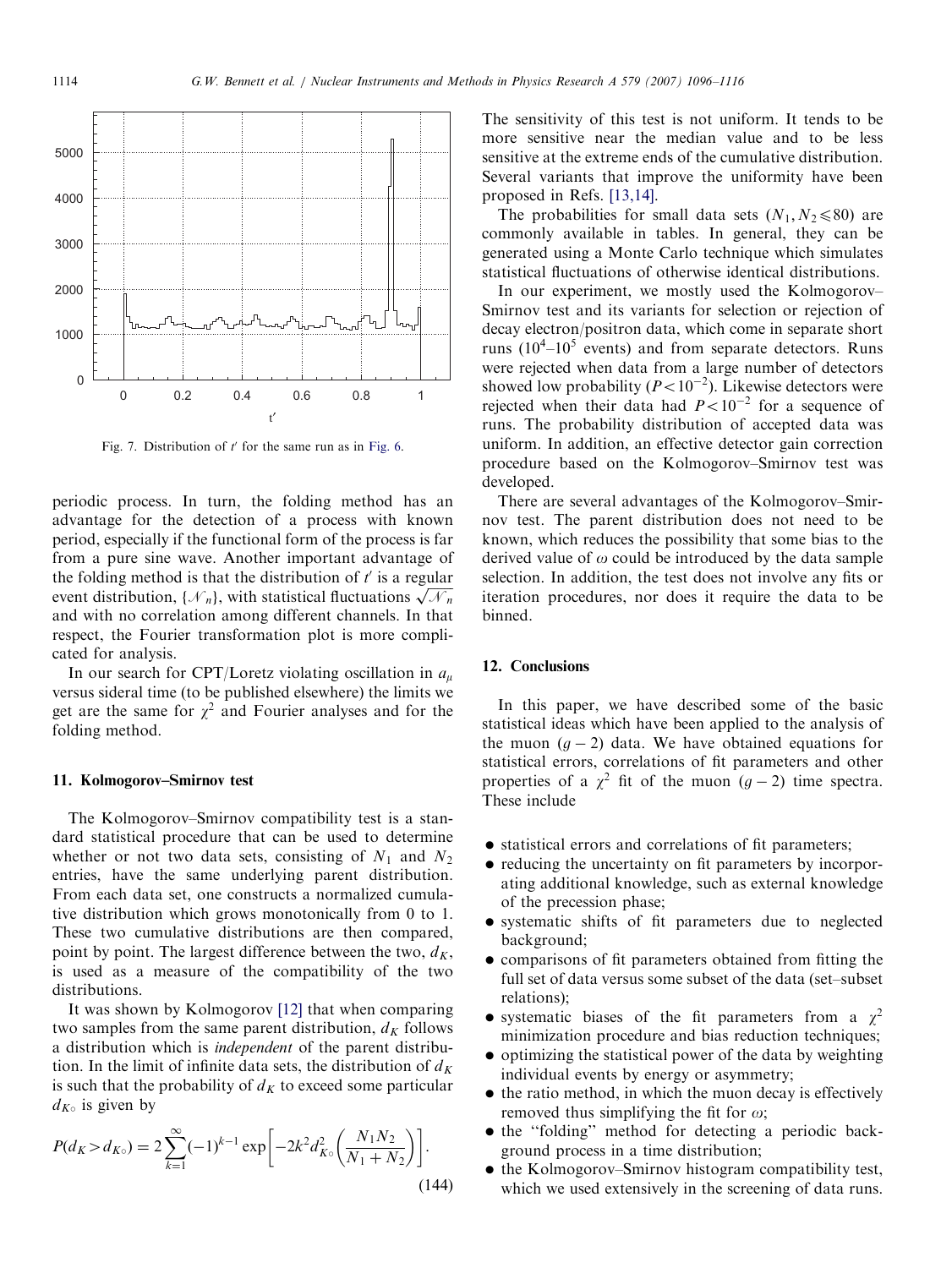G.W. Bennett et al. / Nuclear Instruments and Methods in Physics Research A 579 (2007) 1096–1116 1115

The results obtained in this study, as well as the more general statistical equations included in this paper, can be applied to fits obtained in many kinds of experiments, but particularly those with periodic signals.

Similar studies may be found in literature. For instance, Refs. [\[15,16\]](#page-20-0) explicitly deal with the bias of least-squares fits to Poisson distributed data and present solutions like maximum likelihood estimation based on Poisson statistic [\[15\]](#page-20-0) or other alternatives [\[16\]](#page-20-0). Ref. [\[17\]](#page-20-0) shows that the uncertainty derived from a least squares is rather meaningless if the fitted function does not rigorously apply to the data. The ''long-term effects'' in Ref. [\[17\]](#page-20-0) seem related to Section 5 of this paper (''systematic shift due to neglected background'').

#### Acknowledgments

This work is partially supported by the Russian Foundation for Basic Research, Grants 06-02-16156, 06- 02-16445 and the U.S. National Science Foundation.

### Appendix

Here we calculate the ensemble average of  $(\chi^2)^2$ , which is

$$
\langle (\chi^2)^2 \rangle = \sum_{n} \sum_{m} \frac{\langle (\mathcal{N}_n - f_o)^2 (\mathcal{N}_m - f_o)^2 \rangle}{(f_o)_n (f_o)_m}
$$

$$
- 2 \sum_{ij} \mathcal{A}_{ij} \langle \Delta x_i \Delta x_j \sum_{n} \frac{1}{f_o} (\mathcal{N}_n - f_o)^2 \rangle
$$

$$
+ \sum_{ijpq} \mathcal{A}_{ij} \mathcal{A}_{pq} \langle \Delta x_i \Delta x_j \Delta x_p \Delta x_q \rangle \qquad (145)
$$

as it follows from Eq. (20). The average of  $(\mathcal{N}_n - f_o)^2$  $(\mathcal{N}_m - f_{\circ})^2$  in the first term in Eq. (145) is equal to  $(f_0)_n(f_0)_m$  for the case  $n \neq m$ , while for the case  $n = m$  we have  $\langle (\mathcal{N}_n - f_{\circ})^4 \rangle = f_{\circ} + 3f_{\circ}^2$ , see Eq. (10). Thus for the first case we have

$$
\sum_{n \neq m} \sum_{m} \frac{\langle (\mathcal{N}_n - f_\circ)^2 (\mathcal{N}_m - f_\circ)^2 \rangle}{(f_\circ)_n (f_\circ)_m}
$$
  
= 
$$
\left( \sum_{n} \frac{\langle (\mathcal{N}_n - f_\circ)^2 \rangle}{f_\circ} \right)^2 - \sum_{n} \frac{\langle (\mathcal{N}_n - f_\circ)^2 \rangle^2}{f_\circ^2}
$$
(146)

and for the second case

$$
\sum_{n=m} \sum_{m} \frac{\langle (\mathcal{N}_n - f_\circ)^2 (\mathcal{N}_m - f_\circ)^2 \rangle}{(f_\circ)_n (f_\circ)_m} = \sum_{n} \frac{\langle (\mathcal{N}_n - f_\circ)^4 \rangle}{f_\circ^2}
$$
(147)

and hence

$$
\sum_{n} \sum_{m} \frac{\langle (\mathcal{N}_n - f_\circ)^2 (\mathcal{N}_m - f_\circ)^2 \rangle}{(f_\circ)_n (f_\circ)_m}
$$
  
= 
$$
\left( \sum_{n} \frac{\langle (\mathcal{N}_n - f_\circ)^2 \rangle}{f_\circ} \right)^2 - \sum_{n} \frac{\langle (\mathcal{N}_n - f_\circ)^2 \rangle^2}{f_\circ^2}
$$

$$
+\sum_{n} \frac{\langle (\mathcal{N}_n - f_{\circ})^4 \rangle}{f_{\circ}^2}
$$
  
=  $\left(\sum_{n=1}^{N_{\text{ch}}} 1\right)^2 - \sum_{n=1}^{N_{\text{ch}}} 1 + \left(\sum_{n=1}^{N_{\text{ch}}} \frac{1}{f_{\circ}} + \sum_{n=1}^{N_{\text{ch}}} 3\right)$   
=  $N_{\text{ch}}^2 + 2N_{\text{ch}}$  (148)

where in the last step we neglect the term  $1/f_{\circ} \ll 1$ .

In the second term in Eq. (145), the combination of  $\Delta x_i \Delta x_j$  gives a non-vanishing contribution only when in the decomposition

$$
\Delta x_i \, \Delta x_j = \sum_{pq} (\mathscr{A}^{-1})_{ip} (\mathscr{A}^{-1})_{jq} \sum_{v} \frac{f'_p}{f_\circ} (\mathscr{N}_v - f_\circ)
$$

$$
\times \sum_{w} \frac{f'_q}{f_\circ} (\mathscr{N}_w - f_\circ)
$$

indices  $v$  and  $w$  are equal. Therefore

$$
\sum_{ij} \mathcal{A}_{ij} \left\langle \Delta x_{i} \Delta x_{j} \sum_{n} \frac{1}{f_{\circ}} (\mathcal{N}_{n} - f_{\circ})^{2} \right\rangle
$$
  
\n
$$
= \sum_{ijpq} \mathcal{A}_{ij} (\mathcal{A}^{-1})_{ip} (\mathcal{A}^{-1})_{jq} \sum_{v} \sum_{n} \left( \frac{f'_{p} f'_{q}}{f_{\circ}^{2}} \right)_{v}
$$
  
\n
$$
\times \left( \frac{1}{f_{\circ}} \right)_{n} \langle (\mathcal{N}_{v} - f_{\circ})^{2} (\mathcal{N}_{n} - f_{\circ})^{2} \rangle
$$
  
\n
$$
= \sum_{ijpq} \mathcal{A}_{ij} (\mathcal{A}^{-1})_{ip} (\mathcal{A}^{-1})_{jq}
$$
  
\n
$$
\times \left[ \left( \sum_{v} \frac{f'_{p} f'_{q}}{f_{\circ}^{2}} \langle (\mathcal{N}_{v} - f_{\circ})^{2} \rangle \right) \left( \sum_{n} \frac{\langle (\mathcal{N}_{n} - f_{\circ})^{2} \rangle}{f_{\circ}} \right) - \sum_{n} \frac{f'_{p} f'_{q}}{f_{\circ}^{3}} \langle (\mathcal{N}_{n} - f_{\circ})^{2} \rangle^{2} + \sum_{n} \frac{f'_{p} f'_{q}}{f_{\circ}^{3}} \langle (\mathcal{N}_{n} - f_{\circ})^{4} \rangle \right]
$$
  
\n
$$
= \sum_{ijpq} \mathcal{A}_{ij} (\mathcal{A}^{-1})_{ip} (\mathcal{A}^{-1})_{jq} \times \left[ \left( \sum_{v} \frac{f'_{p} f'_{q}}{f_{\circ}} \right) \left( \sum_{n=1}^{N_{ch}} 1 \right) - \sum_{n} \frac{f'_{p} f'_{q}}{f_{\circ}} + \sum_{n} \frac{f'_{p} f'_{q}}{f_{\circ}^{2}} + 3 \sum_{n} \frac{f'_{p} f'_{q}}{f_{\circ}} \right]
$$
  
\n
$$
\approx \sum_{ijpq} \mathcal{A}_{ij} (\mathcal{A}^{-1})_{ip} (\mathcal{A}^{-1})_{jq} \times (N_{ch} \mathcal{A}_{pq} + 2 \mathcal{A}_{pq})
$$
  
\n

where in the second-to-last step we neglect the term  $\frac{f_p' f_q'}{f_0^2}$  as  $\epsilon$ being of relative order  $1/f_{\circ} \ll 1$ .

Now evaluate the last term in Eq. (145):

$$
\sum_{ijpq} \mathcal{A}_{ij} \mathcal{A}_{pq} \langle \Delta x_i \, \Delta x_j \, \Delta x_p \, \Delta x_q \rangle
$$
  
= 
$$
\sum_{ijpq} \mathcal{A}_{ij} \mathcal{A}_{pq} \left[ \langle \Delta x_i \, \Delta x_j \rangle \langle \Delta x_p \, \Delta x_q \rangle + 2 \langle \Delta x_i \, \Delta x_p \rangle \langle \Delta x_j \, \Delta x_q \rangle \right]
$$
  
- 
$$
\sum_{ijpq} \sum_{abcd} \mathcal{A}_{ij} \mathcal{A}_{pq} (\mathcal{A}^{-1})_{ia} (\mathcal{A}^{-1})_{jb} (\mathcal{A}^{-1})_{pc} (\mathcal{A}^{-1})_{qd}
$$
  

$$
\times \sum_{n} \frac{f'_a f'_b f'_c f'_d}{f_2^4} \left[ \langle (\mathcal{N}_n - f_o)^2 \rangle^2 \right]
$$